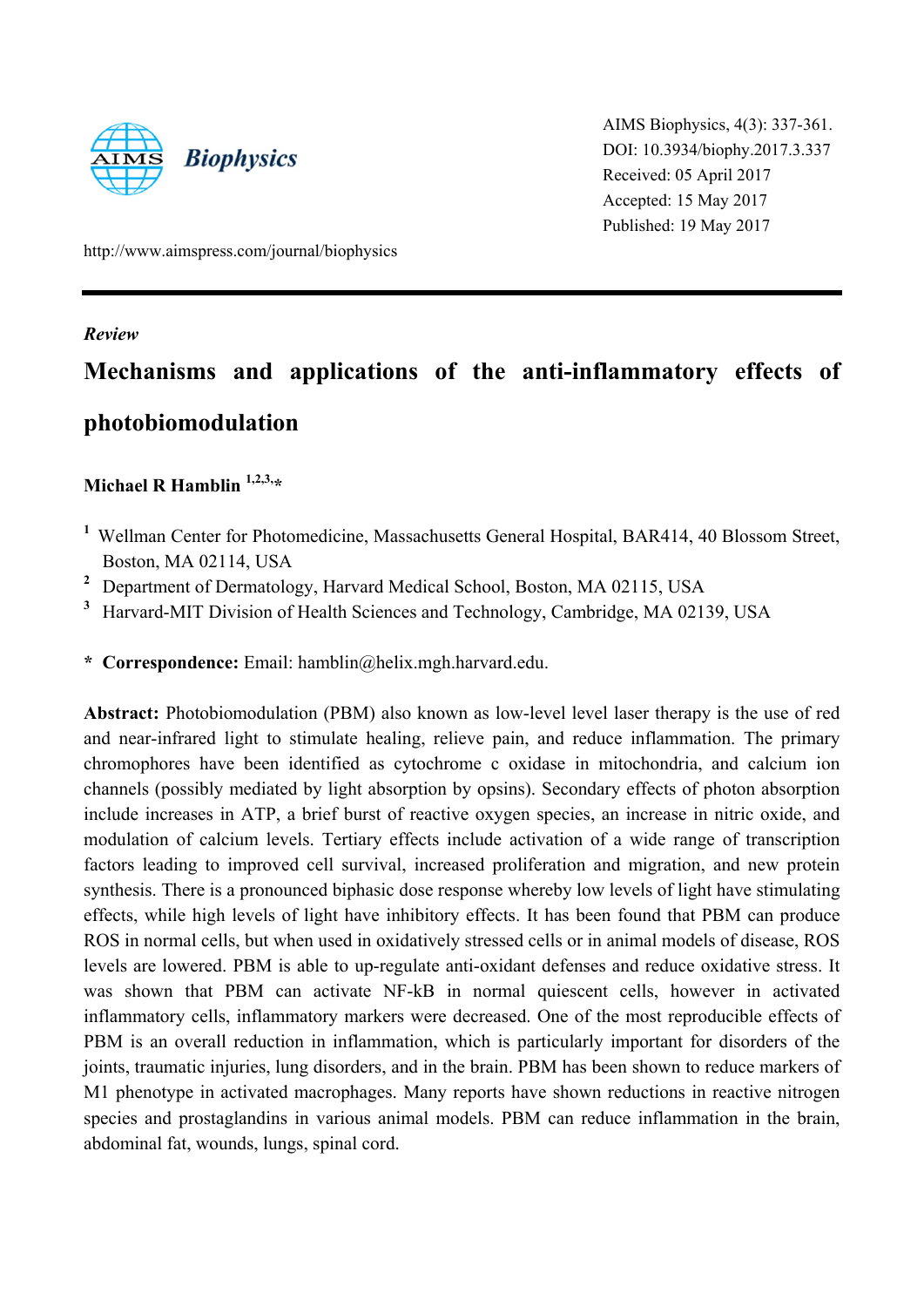**Keywords:** photobiomodulation; low-level laser therapy; chromophores; inflammation; animal studies; clinical trials

# **1. Introduction**

Photobiomodulation (PBM) was discovered almost 50 years ago by Endre Mester in Hungary [1]. For most of this time PBM was known as "low-level laser therapy" as ruby laser (694 nm) and HeNe lasers (633 nm) were the first devices used. Recently a consensus decision [2] was taken to use the terminology "PBM" since the term "low-level" was very subjective, and it is now known that actual lasers are not required, as non-coherent light-emitting diodes (LEDs) work equally well [3]. For much of this time the mechanism of action of PBM was unclear, but in recent years much progress has been made in elucidating chromophores and signaling pathways [4].

Most of the early work in this field was carried out with various kinds of lasers, and it was thought that laser light had some special characteristics not possessed by light from other light sources such as sunlight, fluorescent or incandescent lamps and now LEDs. However all the studies that have been done comparing lasers to equivalent light sources with similar wavelength and power density of their emission, have found essentially no difference between them.

Many wavelengths in the red (600–700 nm) and near-infrared (NIR, 770–1200 nm) spectral regions have shown positive results, however there is a region in between (700–770 nm) where broadly speaking, the results are likely to be disappointing. Recently blue and green wavelengths have also begun to be explored [5] but they have major problems with penetration depth. It is accepted that penetration of light into tissue is governed by both absorption and scattering by molecules and structures present in tissue. Both absorption and scattering become significantly less as the wavelength gets longer, so the penetration depth of NIR is maximal about 810 nm, and at longer wavelengths water becomes an important absorber and penetration depth gets shorter again [6].

The "biphasic dose response" describes a situation in which there is an optimum value of the "dose" of PBM most often defined by the energy density  $(J/cm<sup>2</sup>)$  [7,8]. It has been consistently found that when the dose of PBM is increased a maximum response is reached at some value, and if the dose in increased beyond that maximal value, the response diminishes, disappears and it is even possible that negative or inhibitory effects are produced at very high fluences.

#### **2. Chromophores Responsible for Photobiomodulation**

#### *2.1. Cytochrome c oxidase in mitochondria*

Cytochrome c oxidase (CCO) is unit IV in the mitochondrial electron transport chain. It transfers one electron (from each of four cytochrome c molecules), to a single oxygen molecule, producing two molecules of water. At the same time the four protons required, are translocated across the mitochondrial membrane, producing a proton gradient that the ATP synthase enzyme needs to synthesize ATP. CCO has two heme centers (a and a3) and two copper centers ( $Cu<sub>A</sub>$  and  $Cu<sub>B</sub>$ ). Each of these metal centers can exist in an oxidized or a reduced state, and these have different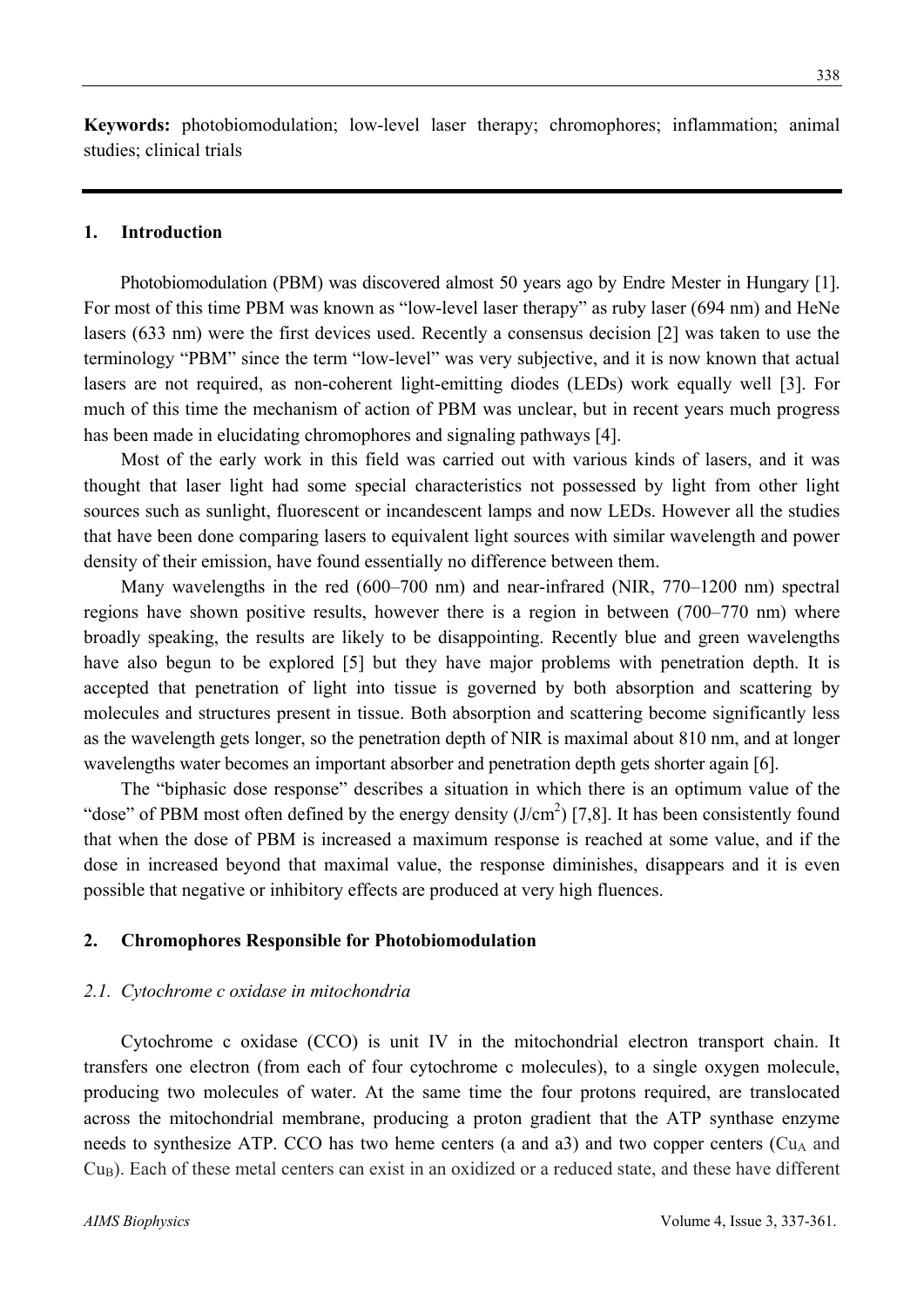absorption spectra, meaning CCO can absorb light well into the NIR region (up to 950 nm) [9]. Tiina Karu from Russia was the first to suggest [10,11], that the action spectrum of PBM effects matched the absorption spectrum of CCO, and this observation was confirmed by Wong-Riley et al in Wisconsin [12]. The assumption that CCO is a main target of PBM also explains the wide use of red/NIR wavelengths as these longer wavelengths have much better tissue penetration than say blue or green light which are better absorbed by hemoglobin. The most popular theory to explain exactly why photon absorption by CCO could led to increase of the enzyme activity, increased oxygen consumption, and increased ATP production is based on photodissociation of inhibitory nitric oxide (NO) [13]. Since NO is non-covalently bound to the heme and Cu centers and competitively blocks oxygen at a ratio of 1:10, a relatively low energy photon can kick out the NO and allow a lot of respiration to take place [14].

#### *2.2. Light gated ion channels and opsins*

More recently it has become apparent that another class of photoreceptors, must be involved in transducing cellular signals, particularly responding to blue and green light. Thee photoreceptors have been proposed to be members of the family of light-sensitive G-protein coupled receptors known as opsins (OPN). Opsins function by photoisomerization of a cis-retinal co-factor leading to a conformational change in the protein. The most well known opsin is rhodopsin (OPN1), which is responsible for mediating vision in the rod and cone photoreceptor cells in the mammalian retina. There are other members of the opsin family (OPN2-5), which are expressed in many other tissues of the body including the brain [15]. One of the best-defined signaling events that occurs after lightactivation of opsins, is the opening of light-gated ion channels such as members of the transient receptor potential (TRP) family of calcium channels [16]. TRP channels are now known to be pleiotropic cellular sensors mediating the response to a wide range of external stimuli (heat, cold, pressure, taste, smell), and involved in many different cellular processes [17]. Activation of TRP causes non-selective permeabilization (mainly of the plasma membrane) to calcium, sodium and magnesium [18]. It is now known that TRP channel proteins are conserved throughout evolution and are found in most organisms, tissues, and cell-types. The TRP channel superfamily is now classified into seven related subfamilies: TRPC, TRPM, TRPV, TRPA, TRPP, TRPML, and TRPN [19]. Light-sensitive ion channels are based on an opsin chromophore (isomerization of a cis-retinal molecule to the trans configuration) as illustrated in *Drusophila* photoreceptors [20].

We have shown that blue or green light (but not red or 810 nm NIR) increased intracellular calcium in adipose derived stem cells, that could be blocked by ion channel inhibitors [5].

#### *2.3. Flavins and flavoproteins*

There is another well-known family of biological chromophores called cryptochromes. These proteins have some sequence similarity to photolyases [21], which are blue light responsive enzymes that repair DNA damage in bacteria caused by UV exposure [22]. Cryptochromes rely on a flavin (flavin adenine dinucleotide, FAD) or a pterin (5,10-methenyltetrahydrofolic acid) to actually absorb the light (again usually blue or green). Cryptochromes have been studied mainly in plants and insects.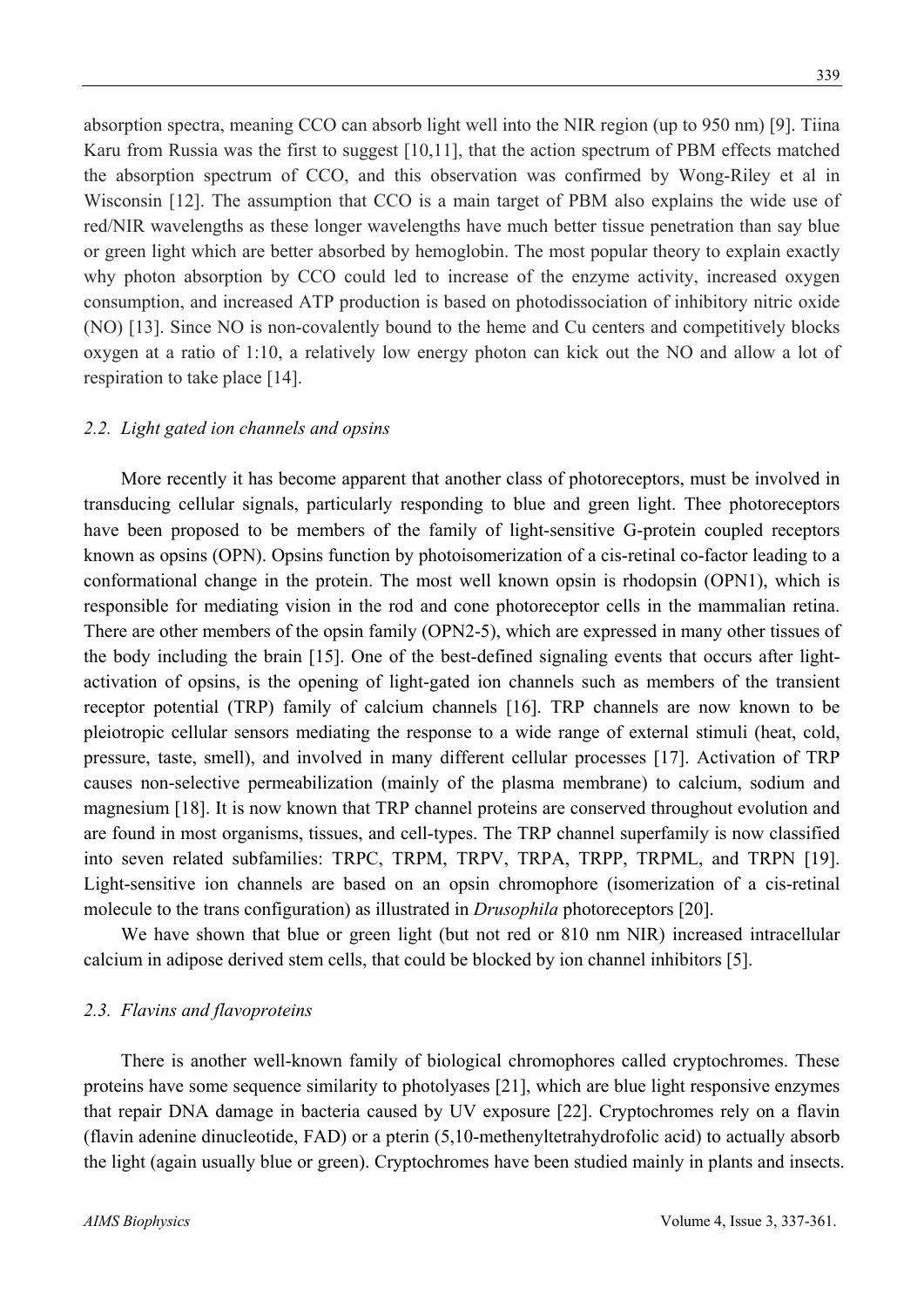Recent evidence has emerged that mammalian cryptochromes are important in regulation of the circadian clock. It is thought that human cryptochromes (CRY1 and CRY2) send signals via part of the optic nerve to the suprachiasmatic nucleus (SCN) in the brain, which is the master regulator of the CLOCK system to entrain biological responses to the light-dark cycle [23]. However the situation is complicated because retinal ganglion cells containing melanopsin (OPN4) are also involved in photoentrainment [24]. Studies are still ongoing to investigate this redundancy [25].

It should be emphasized that compared to CCO and mitochondria, evidence is still emerging concerning the extent to which opsins, cryptochomes and light-gated ion channels (which may be widely expressed in many different cell types) could be responsible for PBM effects. If their role is significant it is likely to be in the blue and green spectral regions. Further research will be necessary to explore their role in anti-inflammatory effects, wound healing and tissue regeneration.

# *2.4. Water as a chromophore and heat-gated ion channels*

Since the biological effects of light continue to be observed, as the wavelength increases in the infra-red region (>1000 nm), beyond those known to be absorbed by CCO, it is now thought likely that an alternative chromophore must be responsible. The obvious candidate for this alternative chromophore is water molecules whose absorption spectrum has peaks at 980 nm, and also at most wavelengths longer than 1200 nm. Moreover, water is by the far the most prevalent molecule in biological tissue (particularly considering its low molecule weight = 18). At present the proposed mechanism involves selective absorption of IR photons by structured water layers (also known as interfacial water) [26] or water clusters [27], at power levels that are insufficient to cause any detectable bulk-heating of the tissue. A small increase in vibrational energy by a water cluster formed in or on a sensitive protein such as a heat-gated ion channel, could be sufficient to perturb the tertiary protein structure thus opening the channel and allowing modulation of intracellular calcium levels [28]. Pollack has shown that interfacial water can undergo charge separation when it absorbs visible or NIR light [29]. This charge separation (equivalent to localized pH changes) could affect the conformation of proteins [30]. It has also been suggested that PBM could reduce the viscosity of interfacial water within the mitochondria, and allow the  $F_0F_1$  ATP synthase, which rotates as a nanomotor to turn faster [31]. It should be noted here that the first regulatory approvals of PBM were gained as a 510 K device "equivalent to an non-heating IR lamp" [32]. While the involvement of water as a chromophore may still be considered hypothetical it is difficult to think of another explanation for the beneficial of PBM at wavelengths between 1000 nm all the way to 10,000 nm (carbon dioxide laser).

The molecular chromophores discussed above are graphically summarized in Figure 1.

# **3. Effects of PBM on Reactive Oxygen Species and Oxidative Stress**

#### *3.1. PBM increases ROS in normal cells*

When PBM stimulates CCO activity in normal healthy cells, the resulting increase in mitochondrial membrane potential (MMP) above normal baseline levels, leads to a brief and rather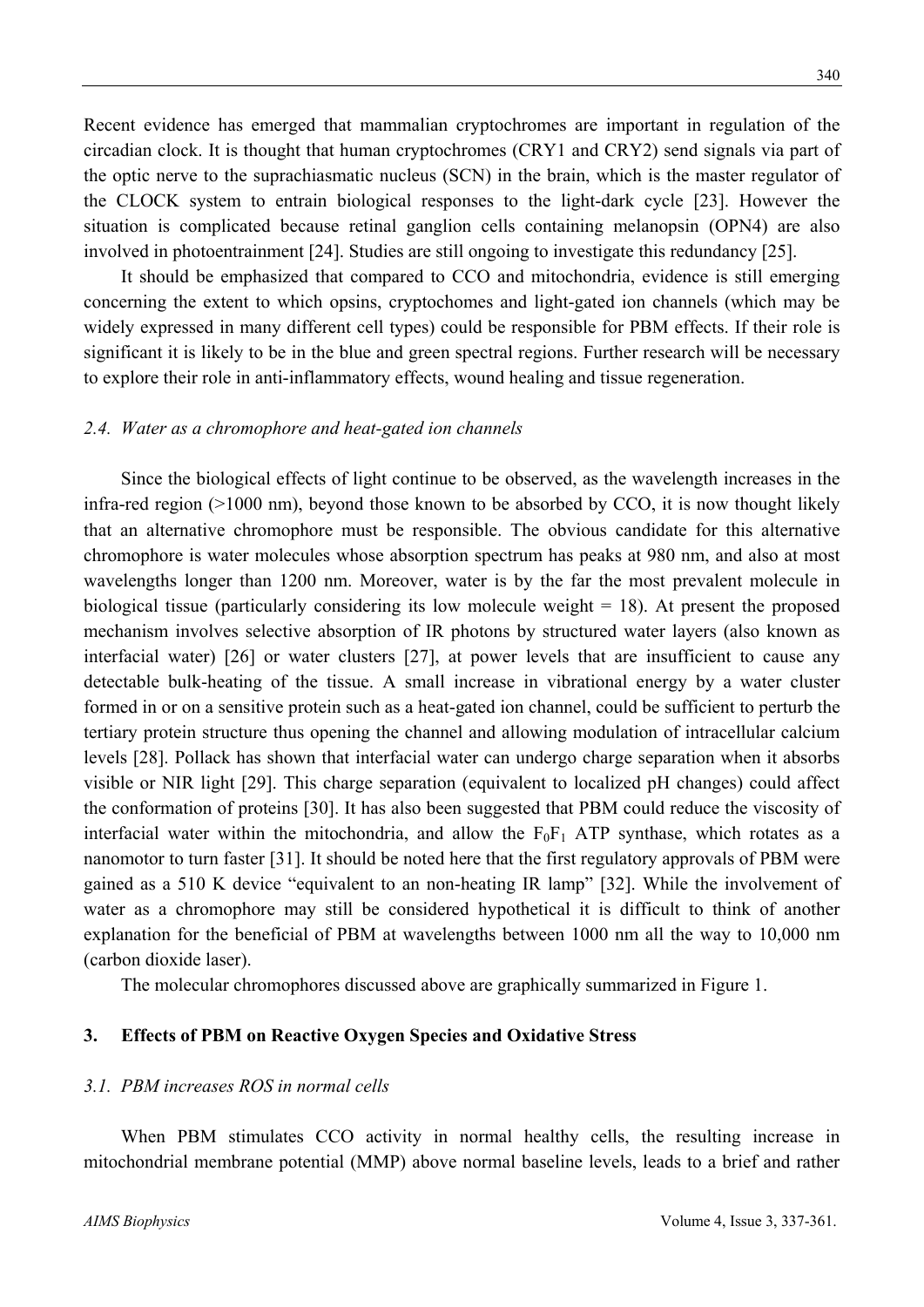modest increase in generation of reactive oxygen species (ROS) [33]. However this brief burst of ROS caused by 3 J/cm<sup>2</sup> of 810 nm laser (Figure 2A) was shown to be sufficient to activate the redoxsensitive transcription factor, NF-kB in embryonic fibroblasts [34] (Figure 2B). Addition of the antioxidant N-acetyl-cysteine to the cells could block the NK-kB activation (Figure 2C), but not the increase in cellular ATP caused by the mitochondrial stimulation (Figure 2D). In primary cultured cortical neurons [35], 810 nm laser produced a biphasic dose response in ATP production (Figure 3A) and MMP (Figure 3B) with a maximum at 3 J/cm<sup>2</sup>. At a high dose (30 J/cm<sup>2</sup>) the MMP was actually lowered below baseline. Interestingly the dose-response curve between fluence  $(J/cm<sup>2</sup>)$  and ROS production showed two different maxima (Figure 3C). One of these maxima occurred at 3 J/cm<sup>2</sup> where the MMP showed its maximum increase. The second maximum in ROS production occurred at 30 J/cm<sup>2</sup> where the MMP had been reduced below baseline. At a value between these two fluences  $(10 \text{ J/cm}^2)$  a dose at which the MMP was approximately back to baseline, there was not much ROS generation. These data are very good examples of the "biphasic dose response" or "Arndt-Schulz curve" which is often discussed in the PBM literature [7,8].



Figure 1. Chromophores in PBM. Cytochrome c oxidase in respiratory chain absorbs mainly red (and NIR) light by heme and copper; Heat-gated TRP ion channels absorb NIR (and blue light) via structured water; opsins absorb mainly blue/green light via cisretinal; flavoproteins and cryptochromes absorb mainly blue light via pterin.

Thus it appears that ROS can be generated within mitochondria when the MMP is increased above normal values and also when it is decreased below normal values. It remains to be seen whether these two kinds of PBM-generated ROS are identical or not. One intriguing possibility is that whether the ROS generated by PBM is beneficial or detrimental may depend on the rate at which it is generated. If superoxide is generated in mitochondria at a rate that allows superoxide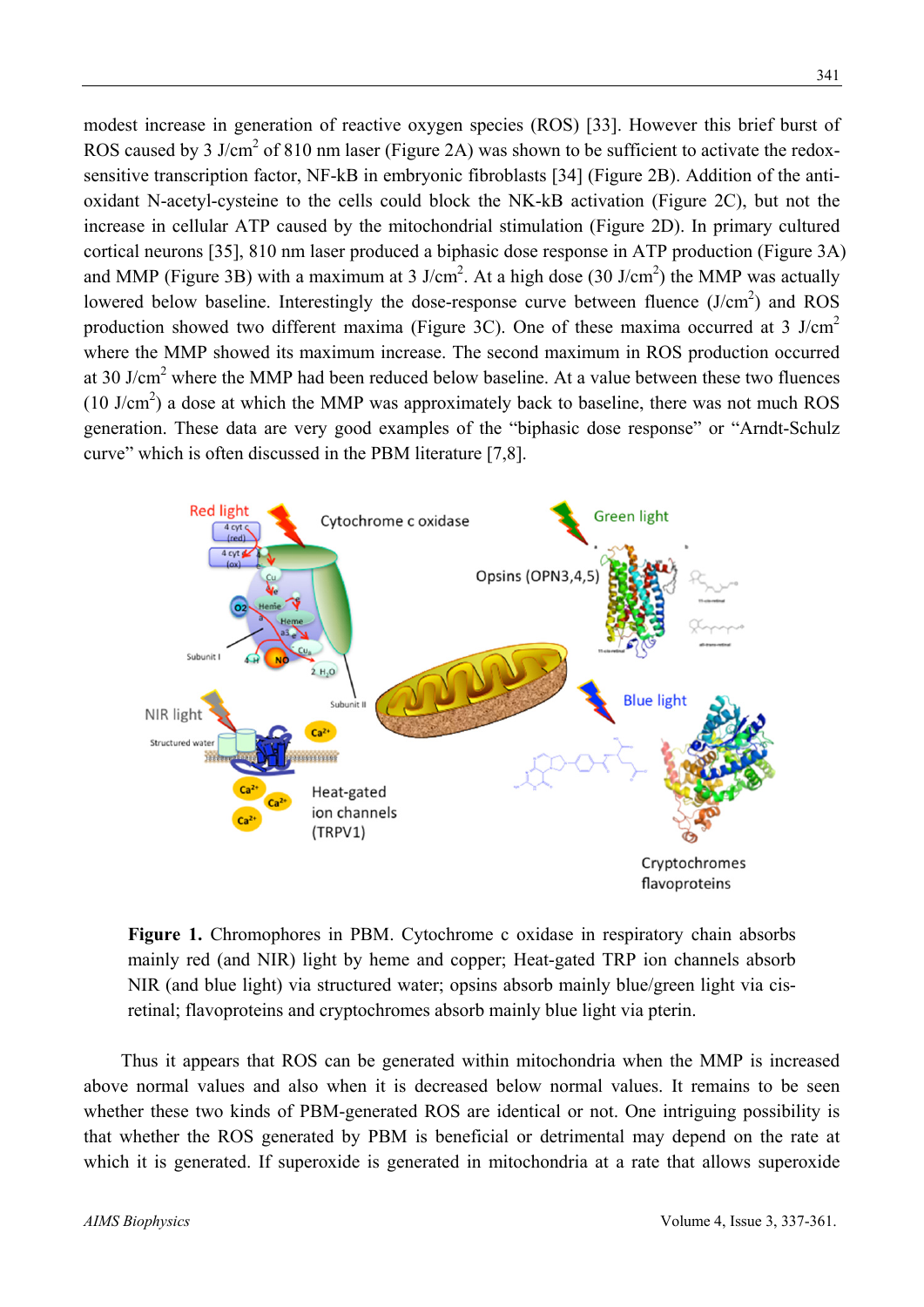dismutase (SOD) to detoxify it to hydrogen peroxide, then the uncharged  $H_2O_2$  can diffuse out of the mitochondria to activate beneficial signaling pathways, while if superoxide is generated at a rate or at levels beyond the ability of SOD to deal with it, then the charged superoxide may build up inside mitochondria and damage them.



Figure 2. NFkB is activated by PBM induced ROS in embryonic fibroblasts. (A) Intracellular ROS measured by DCDHF fluorescence; (B) NF-kB activation measured by a luciferase assay; (C) NF-kB activation is inhibited by antioxidants; (D) ATP increase is not affected by antioxidants. Figure adapted from data in [34].



Figure 3. Dose response of 810 nm laser in cortical neurons. (A) ATP production as a function of fluence; (B) Mitochondrial membrane potential (JC1 red/green ratio); (C) Mitochondrial ROS. Figure adapted from data in [35].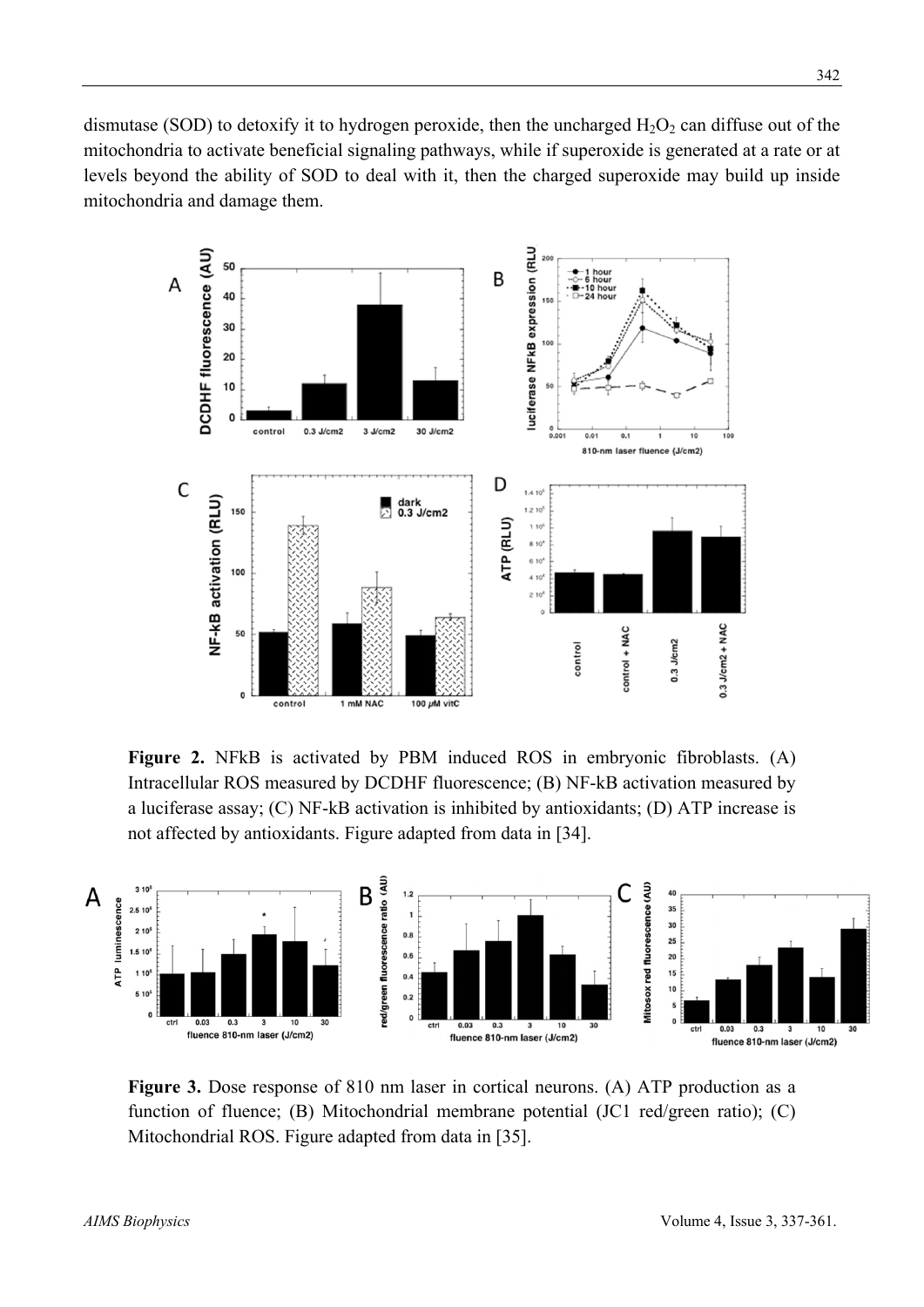#### *3.2. PBM reduces ROS in oxidative stressed cells and tissues*

Notwithstanding, the ability of PBM to produce a burst of ROS in normal cells, it is wellaccepted that PBM when as a treatment for tissue injury or muscle damage is able to reduce markers of oxidative stress [36,37,38]. How can these apparently contradictory findings be reconciled? A study attempted to answer this question [39]. Primary cultured cortical neurons were treated with one of three different interventions, all of which were chosen from literature methods of artificially inducing oxidative stress in cell culture. The first was cobalt chloride  $(CoCl<sub>2</sub>)$ , which is used as a mimetic for hypoxia and works by a Fenton reaction producing hydroxyl radicals [40]. The second was direct treatment with hydrogen peroxide. The third was treatment with the mitochondrial complex I inhibitor, rotenone [41]. All three of these different treatments increased the intracellular mitochondrial ROS as judged by Cell-Rox Red (Figure 4A), and at the same time lowered the MMP as measured by tetramethyl-rhodamine methyl ester (TMRM) (Figure 4B). PBM (3 J/cm<sup>2</sup> of 810 nm laser) raised the MMP back towards baseline, while simultaneously reducing the generation of ROS in oxidatively stressed cells (while slightly increasing ROS in normal cells). In control cells (no oxidative stress), PBM increased MMP above baseline and still produced a modest increase in ROS.



**Figure 4.** PBM reduces oxidative stress in cortical neurons. Oxidative stress was induced by three different treatments (cobalt chloride, hydrogen peroxide, rotenone) and cells were treated with 3 J/cm<sup>2</sup> 810 nm. (A) Mitochondrial ROS, (B) Mitochondrial membrane potential (tetramethylrhodamine methyl ester). Figure adapted from data in [39].

Since most laboratory studies of PBM as a therapy have looked at various animal models of disease or injury, it is not surprising that most workers have measured reduction in tissue markers of oxidative stress (TBARS) after PBM [36,42]. There have been a lot of studies looking at muscles. In humans, especially in athletes, high-level exercise produces effects in muscles characterized by delayed-onset muscle soreness, markers of muscle damage (creatine kinase), inflammation and oxidative stress.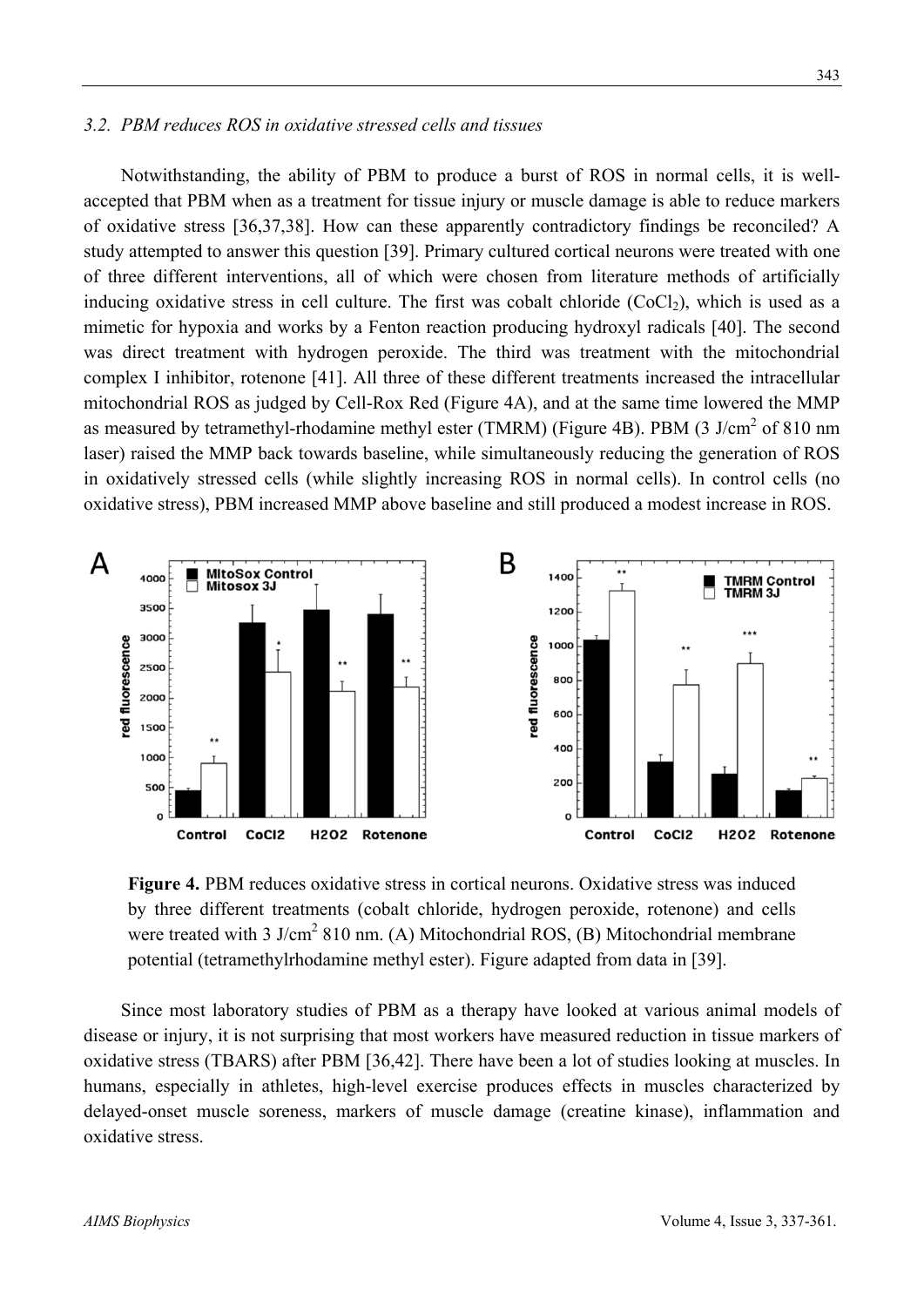One cellular study by Macedo et al [43] used muscle cells isolated from muscular dystrophy mice (mdx LA 24) and found that 5 J/cm² of 830 nm increased the expression levels of myosin heavy chain, and intracellular  $[Ca^{2+}]\i.$  PBM decreased  $H_2O_2$  production and 4-HNE levels and also GSH levels and GR and SOD activities. The mdx cells showed significant increase in the TNF-α and NFκB levels, which were reduced by PBM.

While it is highly likely that the effects of PBM in modulating ROS are involved in the antiinflammatory effects of PBM, it would be dangerous to conclude that that is the only explanation. Other signaling pathways (nitric oxide, cyclic AMP, calcium) are also likely to be involved in reduction of inflammation.

## **4. Effects of PBM on NF-kB**

#### *4.1. PBM activates NF-kB in normal cells*

As mentioned above we found [34] that PBM (3 J/cm<sup>2</sup> of 810 nm laser) activated NF-kB in embryonic fibroblasts isolated from mice that had been genetically engineered to express firefly luciferase under control of an NF-kB promoter. Although it is well-known that NF-kB functions as a pro-inflammatory transcription factor, but on the other hand it is also well known that in clinical practice or in laboratory animal studies) PBM has a profound anti-inflammatory effect in vivo. This gives rise to another apparent contradiction that must be satisfactorily resolved.

# *4.2. PBM reduces levels of pro-inflammatory cytokines in activated inflammatory cells*

Part of the answer to the apparent contradiction highlighted above, was addressed in a subsequent paper [44]. We isolated primary bone marrow-derived dendritic cells (DCs) from the mouse femur and cultured them with GM-CSF. When these cells were activated with the classical toll-like receptor (TLR) agonists, LPS (TLR4) and CpG oligodeoxynucleotide (TLR9), they showed upregulation of cell-surface markers of activation and maturation such as MHC class II, CD86 and CD11c as measured by flow cytometry. Moreover IL12 was secreted by CpG-stimulated DCs. PBM  $(0.3 \text{ or } 3 \text{ J/cm}^2 \text{ of } 810 \text{ nm}$  laser) reduced all the markers of activation and also the IL12 secretion. Figure 5.

Yamaura et al  $[45]$  tested PBM (810 nm, 5 or 25 J/cm<sup>2</sup>) on synoviocytes isolated from rheumatoid arthritis patients. They applied PBM before or after addition of tumor necrosis factor- $\alpha$ (TNF- $\alpha$ ). mRNA and protein levels of TNF- $\alpha$  and interleukins (IL)-1beta, and IL-8 were reduced (especially by 25 J/cm<sup>2</sup>).

Hwang et al [46] incubated human annulus fibrosus cells with conditioned medium obtained from macrophages (THP-1 cells) containing proinflammatory cytokines IL1 $\beta$ , IL6, IL8 and TNF- $\alpha$ . They compared 405, 532 and 650 nm at doses up to 1.6 J/cm<sup>2</sup>. They found that all wavelengths reduced IL8 expression and 405 nm also reduced IL6.

The "Super-Lizer" is a Japanese device that emits linear polarized infrared light. Imaoka et al [47] tested it against a rat model of rheumatoid arthritis involving immunizing the rats with bovine type II collagen, after which they develop autoimmune inflammation in multiple joints. The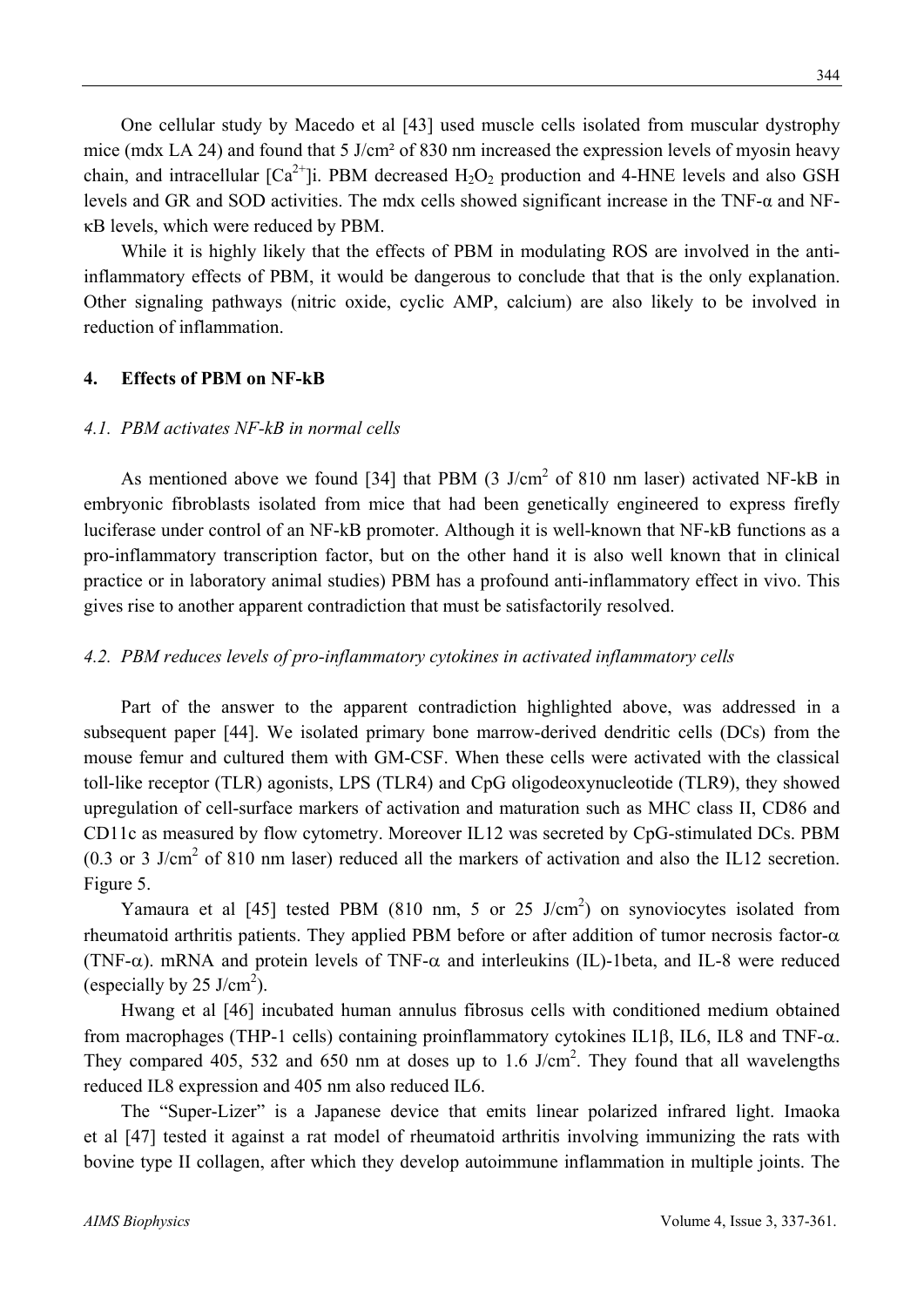found reductions in IL20 expression in histological sections taken from the PBM-treated joints and also in human rheumatoid fibroblast-like synoviocyte (MH7A) stimulated with IL1 $\beta$ .



**Figure 5.** PBM reduces inflammatory markers in activated murine DCs in vitro. (A) Flow cytometry was used to measure MHC class II, CD86, CD11c (dexamethasone was used as positive control); (B) Secreted IL12 measured by ELISA. Figure adapted from data in [44].

Lim et al [48] studied human gingival fibroblasts (HGF) treated with lipopolysaccharides (LPS) isolated from *Porphyromonas gingivalis.* They used PBM mediated by a 635 nm LED and irradiated the cells + LPS directly or indirectly (transferring medium from PBM treated cells to other cells with LPS). Both direct and indirect protocols showed reductions in inflammatory markers (cyclooxygenase-2 (COX2), prostaglandin E2 (PGE2), granulocyte colony-stimulating factor (G-CSF), regulated on activated normal T-cell expressed and secreted (RANTES), and CXCL11). In the indirect irradiation group, phosphorylation of C-Raf and Erk1/2 increased. In another study [49] the same group used a similar system (direct PBM on  $HGF + LPS$ ) and showed that 635 nm PBM reduced IL6, IL8, p38 phosphorylation, and increased JNK phosphorylation. They explained the activation of JNK by the growth promoting effects of PBM. Sakurai et al reported [50] similar findings using HGF treated with *Campylobacter rectus* LPS and PBM (830 nm up to 6.3 J/cm<sup>2</sup>) to reduce levels of COX2 and PGE2. In another study [51] the same group showed a reduction in IL1 $\beta$ in the same system.

# *4.3. Effects of PBM on macrophage phenotype*

Another very interesting property of PBM is its ability to change the phenotype of activated cells of the monocyte or macrophage lineage. These cells can display two very different phenotypes depending on which pathological situation the cells are faced with. The M1 phenotype (classically activated) applies to macrophages that are faced with a situation in which bacteria or other pathogens need to be killed, or alternatively tumor cells need to be destroyed. Inducible nitric oxide synthase is a hallmark of the M1 phenotype and nitric oxide secretion is often measured. On the other hand the M2 phenotype (alternatively activated) applies to macrophages that are involved in disposal of cellular or protein debris and stimulation of healing by angiogenesis. The M2 phenotype produces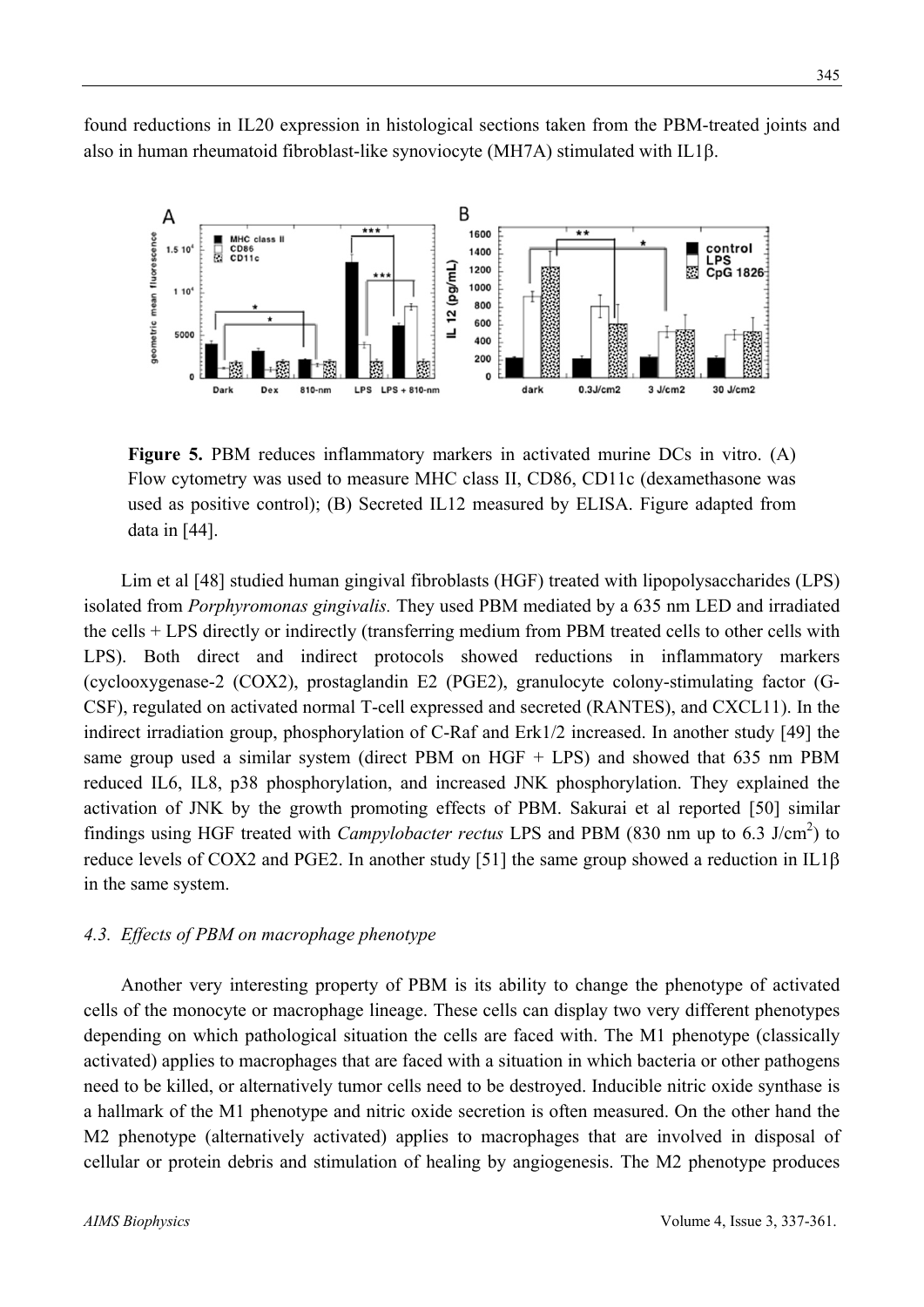arginase, an enzyme that inhibits NO production and allows them to produce ornithine, a precursor of hydroxyproline and polyamines [52]. The markers of these two phenotypes of activated macrophage have some aspects in common, but also show many aspects that are very different [53]. It should be noted that this concept of M1 and M2 activation states, applies to other specialized macrophage type cells that are resident in different tissues, such as microglia in brain [54], alveolar macrophages in lung [55], Kuppfer cells in liver [56], etc.

Fernandes et al used J774 macrophage-like cells activated with interferon- $\gamma$  and LPS to produce a MI phenotype and compared 660 nm and 780 nm laser. They found that both wavelengths reduced TNF-α, COX-2 and iNOS expression, with the 780 nm being somewhat better [57]. Silva et al used RAW264.7 macrophages to test two wavelengths (660 nm and 808 nm) at a range of fluences (11-  $214$  J/cm<sup>2</sup>) [58]. They found increases in NO release with 660 nm at the higher fluences. von Leden et al carried out an interesting study looking at the effects of PBM on microglia and their interaction with cortical neurons [59]. They used both primary microglia isolated from mouse brains and the BV2 mouse microglial cell line and compared four fluences  $(0.2, 4, 10, \text{ and } 30 \text{ J/cm}^2, \text{ at } 808 \text{ nm.}$ Fluences between 4 and 30 J/cm<sup>2</sup> induced expression of M1 markers in microglia. Markers of the M2 phenotype, including CD206 and TIMP1, were observed at lower energy densities of  $0.2-10$  J/cm<sup>2</sup>. In addition, co-culture of PBM or control-treated microglia with primary neuronal cultures demonstrated a dose-dependent effect of PBM on microglial-induced neuronal growth and neurite extension. This suggests that the benefits of PBM on neuroinflammation may be more pronounced at lower overall doses. The same group went on to show that M1 activated macrophages receiving PBM (660 nm laser) showed significant decreases in CCL3, CXCL2 and TNFα mRNA expression 4 h after irradiation [60]. However, 24 h after irradiation, M1 macrophages showed increased expression of CXCL2 and TNFα genes. M1 activated macrophages irradiated with 780 nm showed a significant decrease in CCL3 gene expression 4h after irradiation. These data could explain the antiinflammatory effects of LLLT in wound repair.

# **5. Effects of PBM on Inflammation in Animal Models of Disease.**

This section will cover some of the most important medical indications where PBM has been shown in laboratory studies to be effective (at least partly) by its pronounced anti-inflammatory effects. Figure 6 shows a graphical summary of the anti-inflammatory applications of PBM in experimental animal models.

#### *5.1. Wound healing*

Many papers have demonstrated the efficacy of PBM in stimulating wound healing. In animal models these studies have generally been on acute wounds [61], while in clinical trials they are often been concerned with chronic non-healing wounds such as diabetic ulcers [62]. Gupta et al [63] tested PBM using a superpulsed 904 nm laser on burn wounds in rats. They found faster healing, reduced inflammation (histology), decreased expression of TNF- $\alpha$  and NF-kB, and up-regulated expression of VEGF, FGFR-1, HSP-60, HSP-90, HIF-1 $\alpha$  and matrix metalloproteinases-2 and 9 compared to controls. It is intriguing to speculate that the effects of PBM on wound healing (especially the use of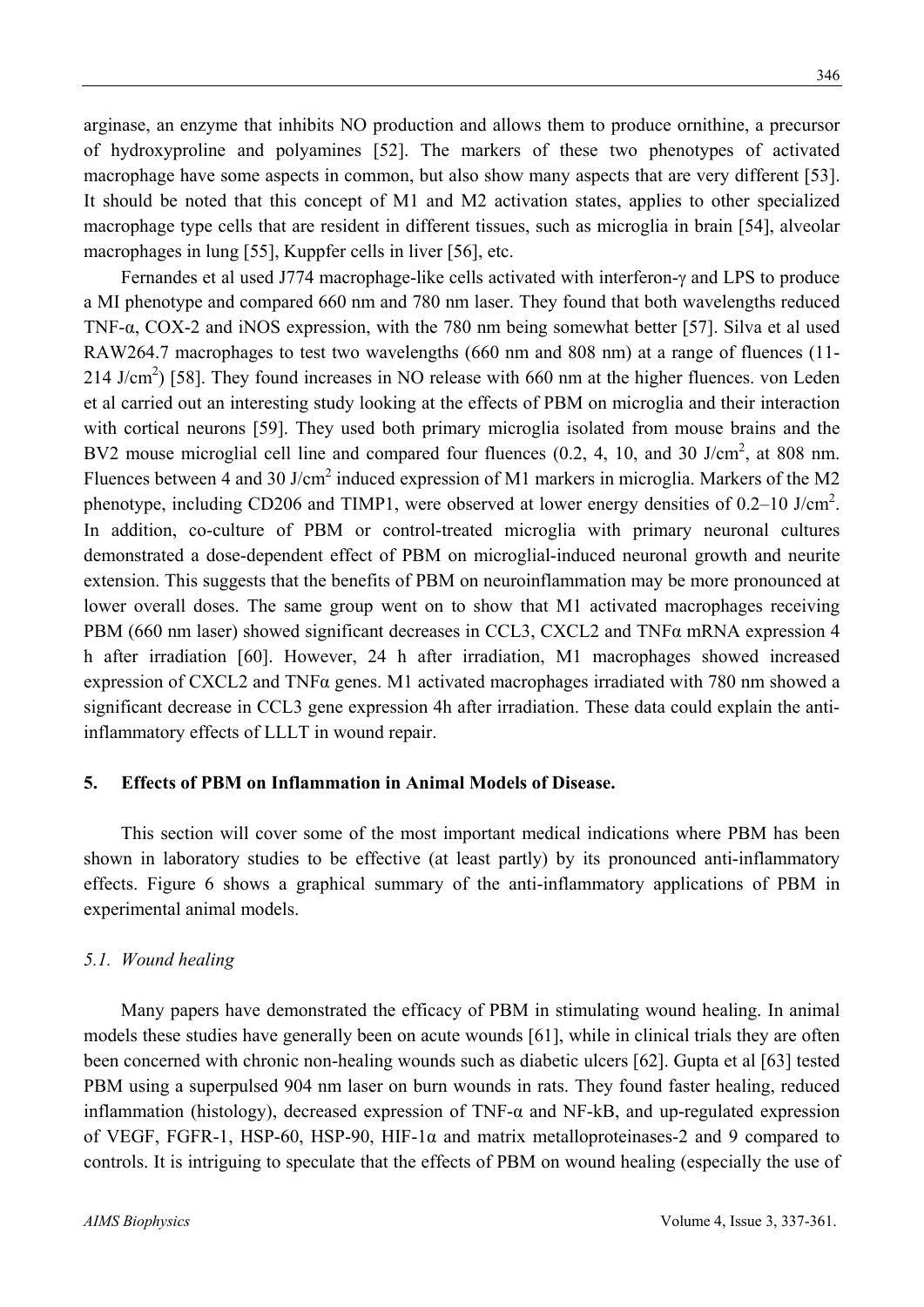for chronic non-healing wounds) could involve both pro-inflammatory effects and anti-inflammatory effects. This seemingly contradictory statement may be possible due to the recent discovery of resolvins and protectins, which are multifunctional lipid mediators derived from omega-3 polyunsaturated fatty acids [64]. If resolvins were produced as a result of the brief acute inflammation induced by application of PBM to chronic wounds, then it has been already shown that resolvins can hasten the healing of diabetic wounds in mice [65]. Resolvins have been shown to reduce tumor necrosis factor-α, interleukin-1β, and neutrophil platelet-endothelial cell adhesion molecule-1 in a mouse burn wound model [66].



**Figure 6.** Animal models in which the anti-inflammatory effects of PBM have been shown. Acute traumatic brain injury; experimental autoimmune encephalomyelitis; spinal cord injury; wound healing; muscle exercise and recovery; inflammatory pain in paw; abdominal fat; lung inflammation; knee arthritis.

# *5.2. Arthritis*

In humans, arthritis is most often caused by a degenerative process occurring in osteoarthritis, or an autoimmune process occurring in rheumatoid arthritis. Both are characterized by pronounced inflammatory changes in the joint and even systemically. Different animal models are produced to mimic these diseases, but a common approach is to inject the sterile preparation of yeast cell walls known as zymosan into the knee joints of rats.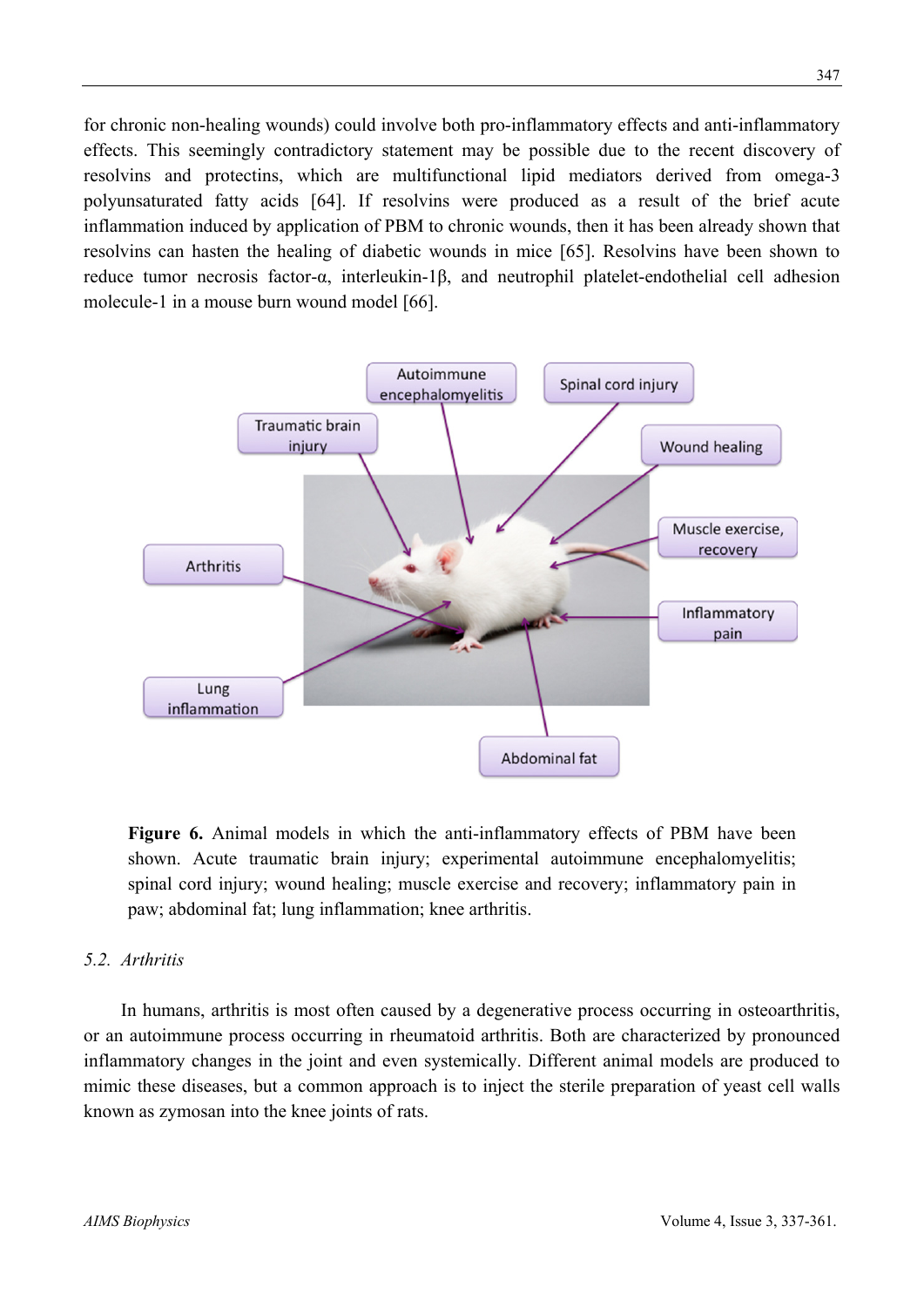

**Figure 7.** Human clinical indications concentrating on anti-inflammatory effects. Autoimmune thyroiditis; muscle exercise and recovery; Achilles tendinopathy; knee arthritis; psoriasis; alopecia areata.

Castano et al [67] used this zymosan-induced arthritis model to study the effects of two different fluences of 810 nm laser (3 and 30 J/cm<sup>2</sup>) delivered at two different power densities (5 and 50 mW/cm<sup>2</sup>). PBM was delivered once a day for 5 days commencing after zymosan injection, and the swelling in the knee was measured daily. Prostagladin E2 (PGE2) was measured in the serum. They found that 3 out of the 4 sets of parameters were approximately equally effective in reducing swelling and PGE2, but the ineffective set of parameters was 3 J/cm<sup>2</sup> delivered at 50 mW/cm<sup>2</sup> which only took 1 min of illumination time. The conclusion was, that the illumination time was important in PBM, and if that time was too short, then the treatment could be ineffective.

Moriyama et al [68] used a transgenic mouse strain (FVB/N-Tg(iNOS-luc) that had been engineered to express luciferase under control of the inducible nitric oxide synthase promoter, to allow bioluminescence imaging of PBM of the zymosal-induced arthritis model in mice knees. They compared the same fluence of 635, 660, 690, and 905 nm (CW0 and 905 nm (short pulse). Animals younger than 15 weeks showed mostly reduction of iNOS expression, while older animals showed increased iNOS expression. Pulsed 905 nm also increased iNOS expression.

Pallotta et al [69] used a model where carageenan was injected into the rat knee and tested 810 nm laser at 1, 3, 6 or 10 J/cm<sup>2</sup>. Rats were sacrificed after 6 or 12 hours and the joint tissue removed. PBM was able to significantly inhibit the total number of leukocytes, as well as the myeloperoxidase activity. Vascular extravasation was significantly inhibited at the higher dose of energy of 10 J. Gene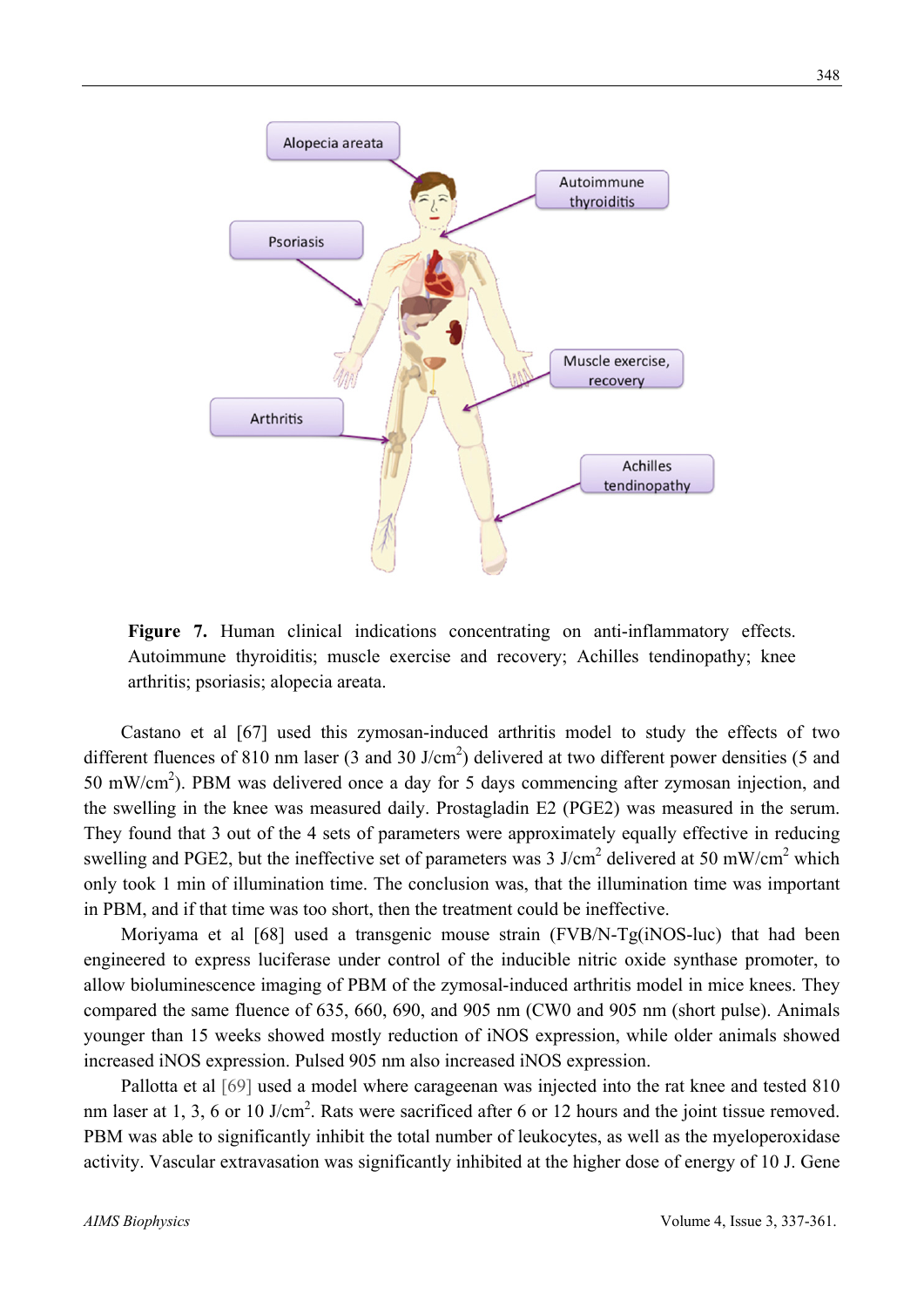expression of both COX-1 and 2 were significantly enhanced by laser irradiation while PGE2 production was inhibited. These apparently contradictory results require more study to fully explain.

## *5.3. Muscles*

One of the most robust applications of PBM, is its effects on muscles [70,71]. PBM can potentiate muscular performance especially when applied to the muscles 3 hours before exercise [72]. PBM can also make exercise-training regimens more effective. It is not therefore surprising that PBM can also help to heal muscle injuries, not to mention reducing muscle pain and soreness after excessive exercise. Many of the animal studies that have been done have looked at markers of inflammation and oxidative stress in muscle tissue removed from sacrificed animals. For instance, Silveira et al [73] caused a traumatic muscle injury by a single blunt-impact to the rat gastrocnemius muscle. PBM (850 nm, 3 or 5 J/cm<sup>2</sup>) was initiated 2, 12, and 24 h after muscle trauma, and repeated for five days. The locomotion and muscle function was improved by PBM. TBARS, protein carbonyls, superoxide dismutase, glutathione peroxidase, and catalase, were increased after muscle injury, these increases were prevented by PBM. PBM prevented increases in IL-6 and IL-10 and reversed the trauma-induced reduction in BDNF and VEGF.

#### *5.4. Inflammatory pain*

There have been many studies that have looked at the effects of PBM on pain in animal models. Some studies have looked at sensitivity to pain [74] using the von Frey filaments (a graded set of fibers of increasing stiffness and when the animal feels the pressure it withdraws its foot [75]).

Some studies have looked at animal models of neuropathic pain such as the "spared nerve injury" [76]. This involves ligating two out of three branches of the sciatic nerve in rats and causes long lasting (>6 months) mechanical allodynia [77]. Kobelia Ketz et al found improvements in pain scores with PBM (980 nm applied to affected hind paw 1 W, 20 s, 41 cm above skin, power density 43.25 mW/cm<sup>2</sup>, dose 20 J). They also found lower expression of the proinflammatory marker (Iba1) in microglia in the dorsal root ganglion, gracile nucleus, dorsal column and dorsal horn. The M1/M2 balance of the macrophage phenotype was switched from M1 to M2 by PBM, as judged by relative staining with anti-CD86 (M1) and anti-CD206 (M2).

Martins et al looked at the effect of PBM on a model of inflammatory pain [42]. This involved injecting complete Freund's adjuvant (CFA) into the mouse paw, and produces hyperalgesia and elevated cytokine levels (TNF- $\alpha$ , IL-1 $\beta$ , IL-10). They found that LEDT (950-nm, 80 mW/cm<sup>2</sup>, 1, 2 or  $4 \text{ J/cm}^2$ ) applied to the plantar aspect of the right hind limb, reduced pain, increased the levels of IL-10 prevented TBARS increase in both acute and chronic phases, reduced protein carbonyl levels and increased SOD and CAT activity in the acute phase only.

#### *5.5. Lung inflammation*

Aimbire and his laboratory in Brazil have carried out several studies on the use of PBM to reduce acute lung inflammation (ALI) in various animal models. In a mouse model of lung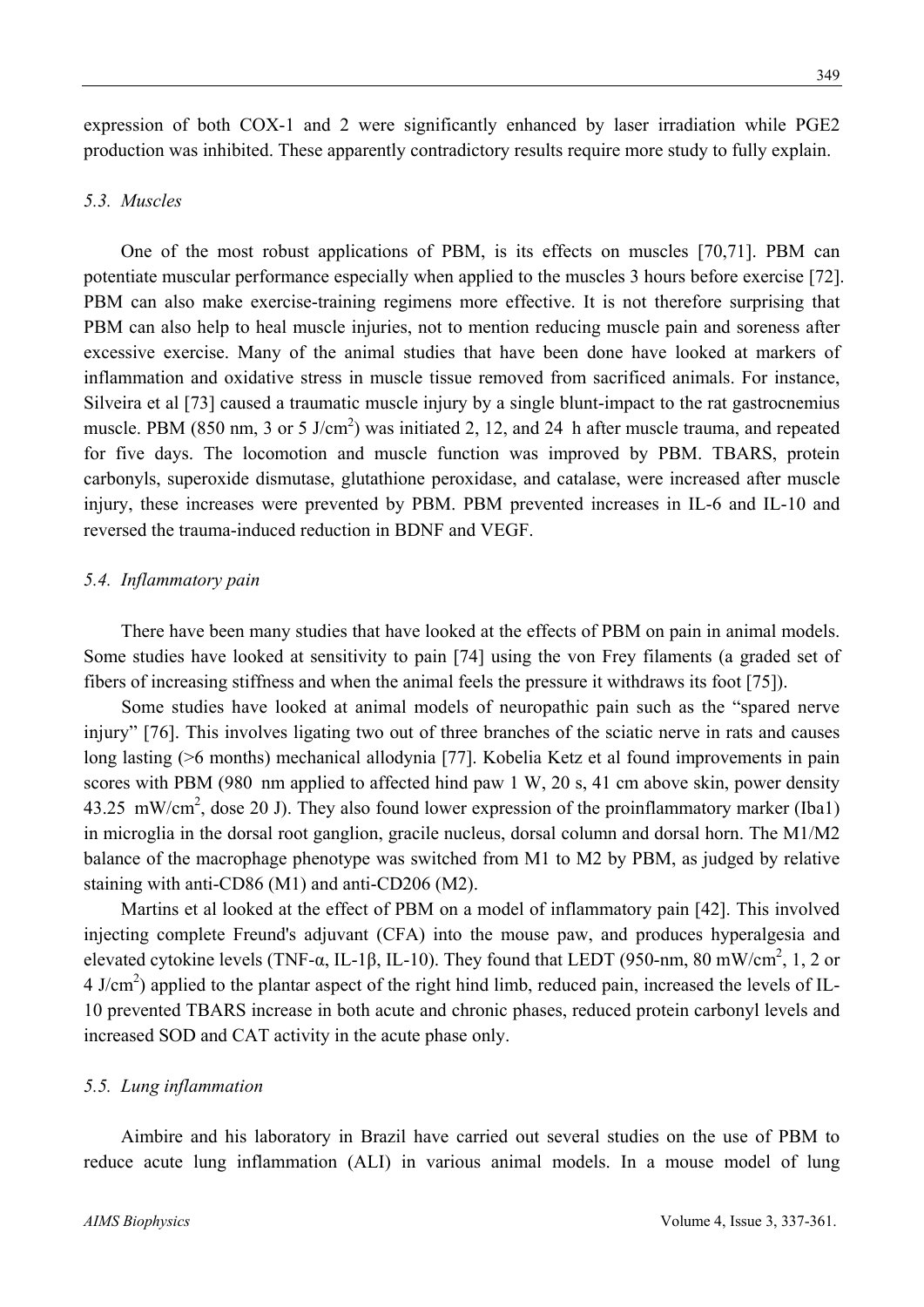inflammation caused either by inhalation of lipolysaccharide or intranasal administration of  $TNF\alpha$ they analyzed the bronchoalveolar lavage fluid (BALF). PBM (660 nm, 4.5 J/cm<sup>2</sup>) was administered to the skin over the right upper bronchus 15 min after ALI induction. PBM attenuated the neutrophil influx and lowered TNF $\alpha$  in BALF. In alveolar macrophages, PBM increased cAMP and reduced TNFα mRNA.

They also studied a different model of ALI caused by intestinal ischemia and reperfusion (I/R), that produces an analogue of acute respiratory distress syndrome (ARDS) [78]. Rats were subjected to superior mesenteric artery occlusion (45 min) and received PBM (660 nm, 7.5 J/cm<sup>2</sup>) carried out by irradiating the rats on the skin over the right upper bronchus for 15 and 30 min, and rats were euthanized 30 min, 2, or 4 h later. PBM reduced lung edema, myeloperoxisdase activity, TNF-α and iNOS, LLLT increased IL-10 in the lungs of animals subjected to I/R.

A third animal model was related to asthma [79]. Mice were sensitized to ovalbumin (OVA), and then challenged by a single 15-min exposure to aerosolized OVA. PBM was applied as above (660 nm, 30 mW, 5.4 J). Bronchial hyper-responsiveness (as measured by dose response curves to acetylcholine) was reduced by PBM as well as reductions in eosinophils and eotaxin. PBM also diminished expression of intracellular adhesion molecule and Th2 cytokines, as well as signal transducer and activator of transduction 6 (STAT6) levels in lungs from challenged mice. Recently Rigonato-Oliveira et al. presented a study that concluded that the reduced lung inflammation and the positive effects of PBM on the airways appear to be mediated by increased secretion of the antiinflammatory cytokine IL-10, and reduction of mucus in the airway [80].

#### *5.6. Traumatic brain injury*

In recent years the use of PBM as a treatment for traumatic brain injury [81,82], and other brain disorders including stroke, neurodegenerative diseases and even psychiatric disorders has increased markedly [83]. It is thought that the actions of NIR light shone on the head and penetrating into the brain are multi-factorial, but one clear effect is the anti-inflammatory action of transcranial PBM. This was shown by a series of mouse experiments conducted by Khuman et al [84]. They used the controlled cortical impact model of TBI and delivered PBM (800 nm) was applied directly to the contused parenchyma or transcranially in mice beginning 60–80 min after CCI. Injured mice treated with 60 J/cm² (500 mW/cm²  $\times$  2 min) had improved latency to the hidden platform and probe trial performance in the Morris water maze. PBM in open craniotomy mice reduced the number of activated microglia in the brain at 48 h ( $21.8 \pm 2.3$  versus  $39.2 \pm 4.2$  IbA-1 + cells/field).

#### *5.7. Spinal cord injury*

Spinal cord injury (SCI) is another promising area of central nervous system injury that could be benefited by PBM. Veronez et al [85] used a rat model of SCI involving a contusion produced by a mechanical impactor (between the ninth and tenth thoracic vertebrae), with a pressure of 150 kdyn. Three different doses of PBM (808-nm laser) were tested: 500 J/cm<sup>2</sup>, 750 J/cm<sup>2</sup> and 1000 J/cm<sup>2</sup> delivered daily for seven days. Functional preformance and tactile sensitivity were improved after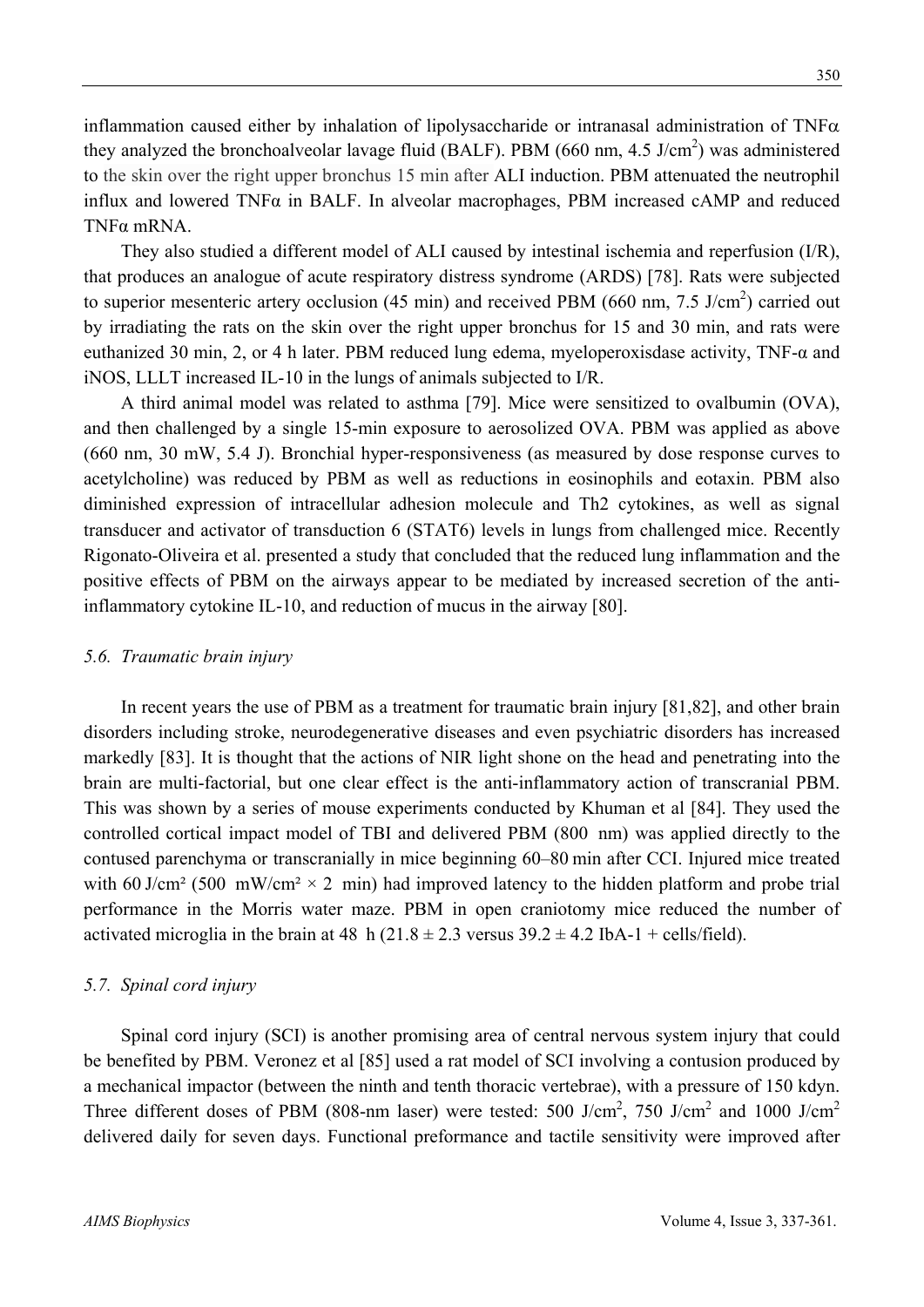PBM, at 1000 J/cm<sup>2</sup>. PBM at 750 and 1000 J/cm<sup>2</sup> reduced the lesion volume and also reduced markers of inflammation (lower CD-68 protein expression).

#### *5.8. Autoimmune diseases*

Experimental autoimmune encephalomyelitis (EAE) is the most commonly studied animal model of multiple sclerosis (MS), a chronic autoimmune demyelinating disorder of the central nervous system. Immunomodulatory and immunosuppressive therapies currently approved for the treatment of MS slow disease progression, but do not prevent it. Lyons et al [86] studied a mouse model of EAE involving immunization with myelin oligodendrocyte glycoprotein (MOG35-55). They treated the female C57BL/6 mice with PBM (670 nm) for several days in different regimens. In addition to improved muscular function, they found down-regulation of inducible nitric oxide synthase (iNOS) gene expression in the spinal cords of mice as well as an up-regulation of the Bcl-2 anti-apoptosis gene, an increased Bcl-2:Bax ratio, and reduced apoptosis within the spinal cord of animals over the course of disease. 670 nm light therapy failed to ameliorate MOG-induced EAE in mice deficient in iNOS, confirming a role for remediation of nitrosative stress in the amelioration of MOG-induced EAE by 670 nm mediated photobiomodulation.

#### *5.9. Abdominal fat*

Yoshimura et al [87] looked at a mouse model of obesity and type 2 diabetes [87]. Four weeks old male adult C57BL/6 mice were fed a hypercaloric high-fat diet (40% calories derived from fat) for eight weeks to induce obesity and hyperglycemia. Over a period of four weeks mice were exposed to six irradiation sessions using an 843 nm LED (5.7 J cm<sup>-2</sup>, 19 mW cm<sup>-2</sup>). Non-irradiated control mice had areas of inflammation in their abdominal fat almost five times greater than the PBM group. The PBM group had significantly lower blood glucose levels 24 hours after the last session.

#### **6. Clinical Applications of PBM for Inflammation**

Amongst the many hundreds of reports of clinical applications of PBMT, we will highlight a few here, which seem to be especially relevant to inflammation, and inflammatory disorders.

#### *6.1. Achilles tendinopathy*

Bjordal et al in Norway carried out a randomized, placebo controlled trial of PBM (904 nm, 5.4 J per point, 20 mW/cm<sup>2</sup>) for activated Achilles tendinitis [88]. In addition to clinical assessment, they used microdialysis measurement of peritendinous prostaglandin E2 concentrations. Doppler ultrasonography measurements at baseline showed minor inflammation shown by increased intratendinous blood flow, and a measurable resistive index. PGE2 concentrations were significantly reduced with PBM vs placebo. The pressure pain threshold also increased significantly.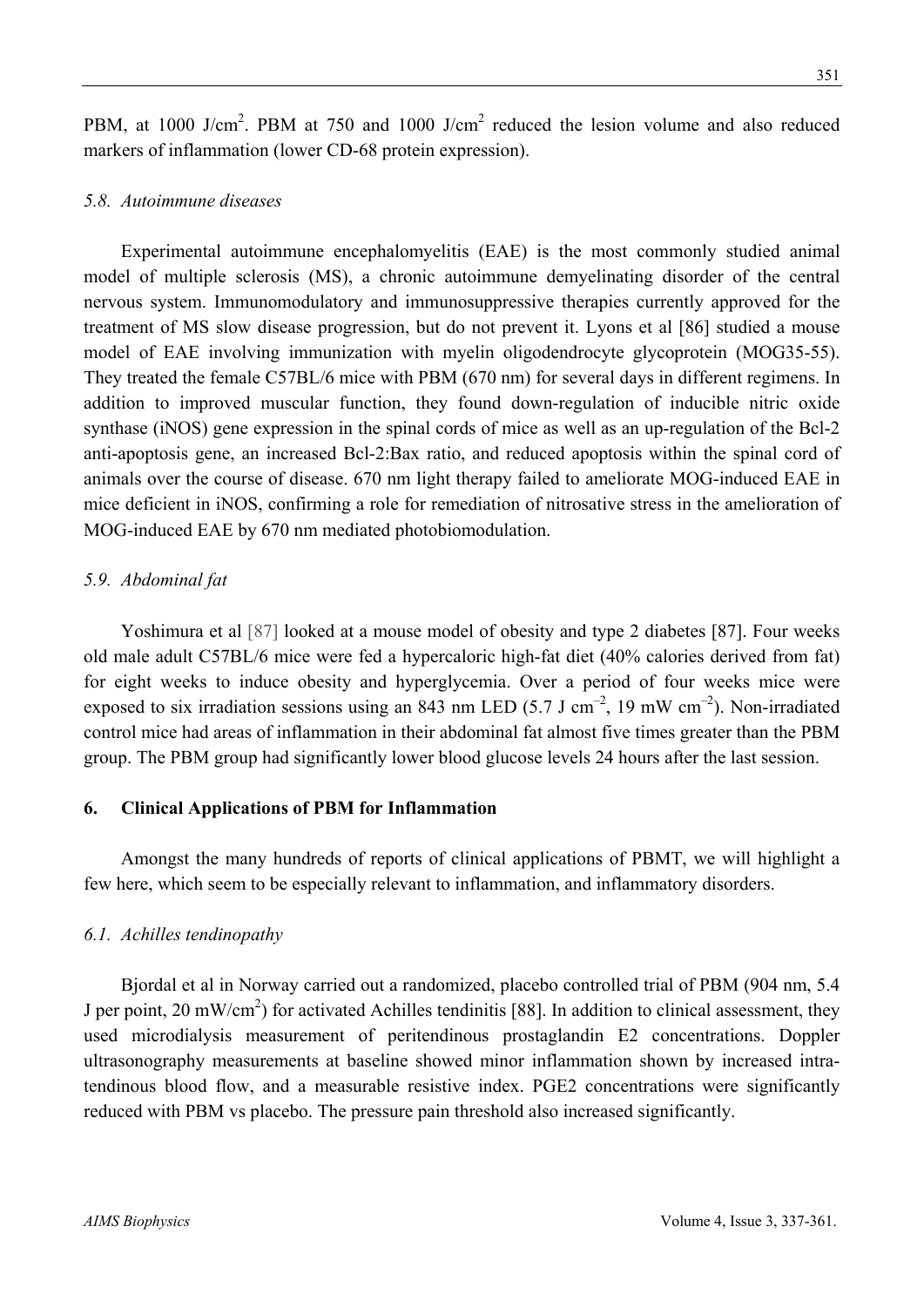#### *6.2. Thyroiditis*

Chavantes and Chammas in Brazil have studied PBM for chronic autoimmune thyroiditis. An initial pilot trial [89] used 10 applications of PBM (830 nm, 50 mW, 38–108 J/cm<sup>2</sup>), twice a week, using either the punctual technique (8 patients) or the sweep technique (7 patients). Patients required a lower dosage of levothyroxine, and showed an increased echogenicity by ultrasound. The next study [90] was a randomized, placebo-controlled trial of 43 patients with a 9-month follow-up. In addition to improved thyroid function they found reduced autoimmunity evidenced by lower thyroid peroxidase antibodies (TPOAb), and thyroglobulin antibodies (TgAb). A third study [91] used color Doppler ultrasound to show improved normal vascualrization in the thyroid parenchyma. Finally [92] they showed a statistically significant increase in serum TGF-β1 levels 30 days post-intervention in the PBM group, thus confirming the anti-inflammatory effect. Recently a long-term follow up study of these thyroiditis patients (6 years later) was presented showing that PBM was safe in the long term and demonstrated lasting benefits [93].

# *6.3. Muscles*

PBM for muscles aims to benefit athletic performance and training, to reduce delayed onset muscle soreness (DOMS), as well as to ameliorate signs of muscle damage (creatine kinase) after intense or prolonged exercise. Moreover PBM can also be used to treat frank muscle damage caused by muscle strains or trauma. The International Olympic Committee and the World Anti-Doping Agency cannot ban light therapy for athletes considering (1) the intensity is similar to sunlight, and (2) there is no forensic test for light exposure. There have been several clinical trials carried out in Brazil in athletes such as elite runners [94], volleyball players [95] and rugby players [96]. Ferraresi et al conducted a case-controlled study in a pair of identical twins [97]. They used a flexible LED array (850 nm, 75 J, 15 sec) applied to both quadriceps femoris muscles (real to one twin and sham to the other) immediately after each strength training session (3 times/wk for 12 weeks) consisting of leg press and leg extension exercises with load of 80% and 50% of the 1-repetition maximum test, respectively. PBM increased the maximal load in exercise and reduced fatigue, creatine kinase, and visual analog scale (DOMS) compared to sham. Muscle biopsies were taken before and after the training program and showed that PBM decreased inflammatory markers such as interleukin 1β and muscle atrophy (myostatin). Protein synthesis (mammalian target of rapamycin) and oxidative stress defense (SOD2, mitochondrial superoxide dismutase) were up-regulated.

#### *6.4. Psoriasis*

Psoriasis is a chronic autoimmune skin disease. Psoriasis is characterized by the abnormally excessive and rapid growth of keratinocytes (instead of being replaced every 28–30 days as in normal skin, in psoriatic skin they are replaced every 3–5 days). This hyperproliferation is caused by an inflammatory cascade in the dermis involving dendritic cells, macrophages, and T cells secreting TNF-α, IL-1β, IL-6, IL-17, IL-22, and IL-36γ [98]. PBM has been used for psoriasis because of its anti-inflammatory effects, which is a different approach from UV phototherapy which tends to kill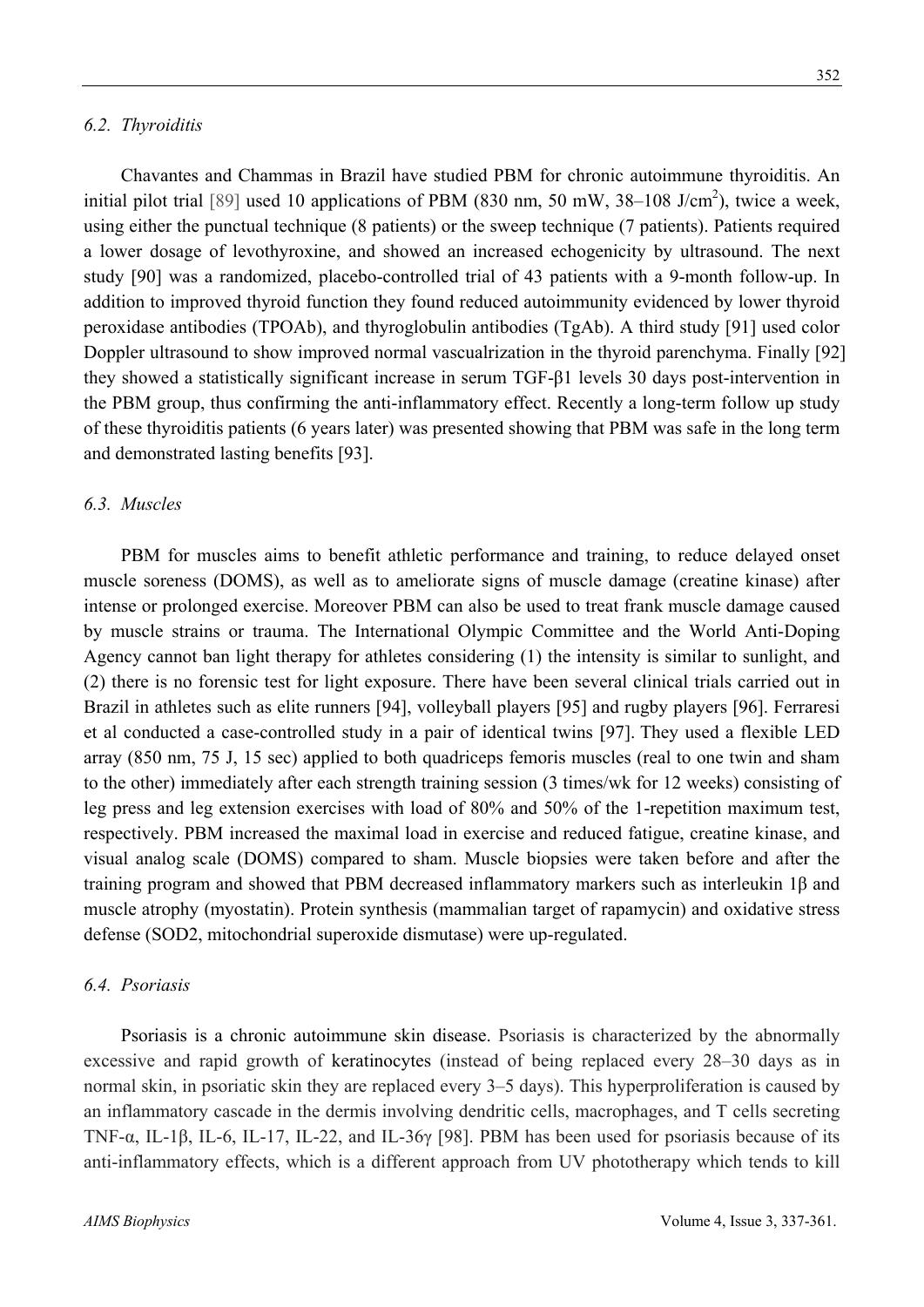circulating T-cells. Ablon [99] tested PBM using LEDs (830 nm, 60 J/cm<sup>2</sup> and 633 nm, 126 J/cm<sup>2</sup>) in two 20-min sessions over 4 or 5 weeks, with 48 h between sessions in 9 patients with chronic treatment-resistant psoriasis. Clearance rates at the end of the follow-up period ranged from 60% to 100%. Satisfaction was universally very high.

Choi et al [100] tested PBM in case report of a patient with another inflammatory skin disease called acrodermatitis continua, who also had a 10-yr history of plaque psoriasis on her knees and elbows. As she was pregnant and not suited for pharmacological therapy, she received treatment with PBM (broad-band polarized light,  $480-3,400$  nm,  $10 \text{ J/cm}^2$ ). In two weeks (after only 4 treatments), the clinical resolution was impressive and no pustules were found. Topical methylprednisolone aceponate steroid cream was switched to a moisturizer, and she was treated twice or once a week with PBM until a healthy baby was delivered.

#### *6.5. Arthritis*

As can be seen from the animal studies section, arthritis is one of the most important clinical indications for PBM [101,102]. The two most common forms of arthritis are osteoarthritis (degenerative joint disease that mostly affects the fingers, knees, and hips) and rheumatoid arthritis (autoimmune joint inflammation that often affects the hands and feet). Osteoarthritis (OA) affects more than 3.8% of the population while rheumatoid arthritis (RA) affects about 0.24%. Both types have been successfully treated with PBM. Cochrane systematic reviews found for good evidence for its effectiveness in RA [103], and some evidence in the case of OA [104]. Most clinical studies have used pain scales and range of movement scores to test the effectiveness, rather than measures of inflammation which are difficult to carry out in human subjects.

Barabas and coworkers [105] made an attempt by testing PBM on ex vivo samples of synovial tissue surgically removed from patients receiving knee joint replacement. Synovial membrane samples received exposure to PBM (810 nm, 448 mW, 25 J/cm<sup>2</sup>, 1 cm<sup>2</sup> area). PBM caused an increase in mitochondrial heat shock protein 1 60 kD, and decreases in calpain small subunit 1, tubulin alpha-1C ,beta 2,vimentin variant 3, annexin A1, annexin A5, cofilin 1,transgelin, and collagen type VI alpha 2 chain precursor all significantly decreased compared to the control

#### *6.6. Alopecia areata*

Alopecia areata (AA) is one of the three common types of hair loss, the other two being androgenetic alopecia (AGA, male pattern baldness) and chemotherapy induced alopecia. AA is a common autoimmune disease resulting from damage caused to the hair follicles (HFs) by T cells. Evidence of autoantibodies to anagen stage HF structures is found in affected humans and experimental mouse models. Biopsy specimens from affected individuals demonstrate a characteristic peri- and intrafollicular inflammatory infiltrate around anagen-stage HFs consisting of activated CD4 and CD8 T lymphocytes [106]. PBM is an excellent treatment for hair loss in general and AGA in particular [107,108]. Yamazaki et al [109] reported the use of the "Super-Lizer" delivering linear-polarized light between 600–1600 nm at a power of 1.26 W to the areas of hair loss on the scalp (4-s pulses delivered at 1-s intervals for 3 min every 1 or 2 weeks until hair growth was

353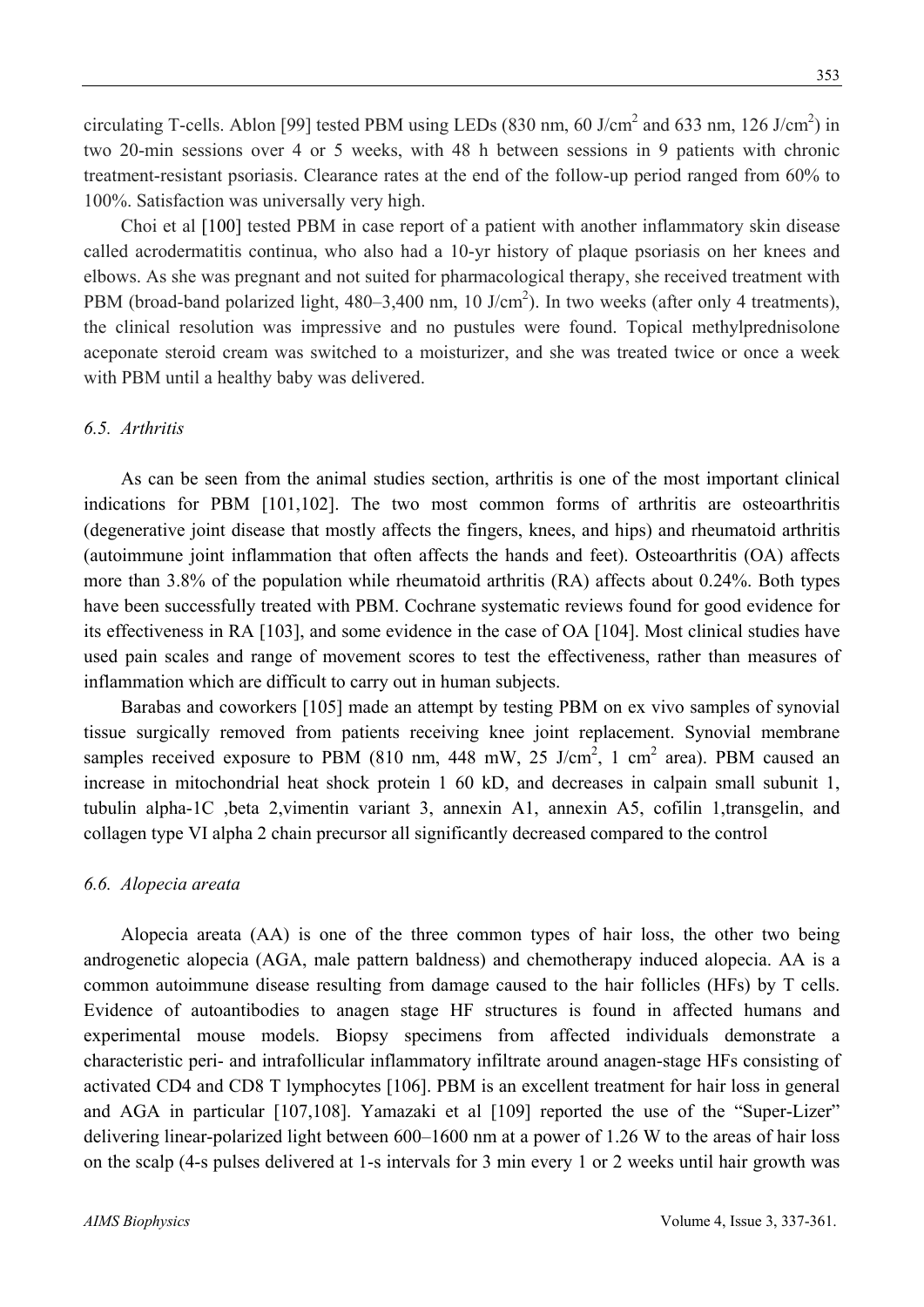observed). Regrowth of vellus hairs was achieved on more than 50% ofthe involved areas in all 15 cases. The frequency of irradiation until regrowth ranged from one to 14 times and the duration of SL treatment was 2 weeks to 5 months.

# **7. Conclusion and Future Studies.**

The clinical applications of PBM have been increasing apace in recent years. The recent adoption of inexpensive large area LED arrays, that have replaced costly, small area laser beams with a risk of eye damage, has accelerated this increase in popularity. Advances in understanding of PBM mechanisms of action at a molecular and cellular level, have provided a scientific rationale for its use for multiple diseases. Many patients have become disillusioned with traditional pharmaceutical approaches to a range of chronic conditions, with their accompanying distressing side-effects and have turned to complementary and alternative medicine for more natural remedies. PBM has an almost complete lack of reported adverse effects, provided the parameters are understood at least at a basic level. The remarkable range of medical benefits provided by PBM, has led some to suggest that it may be "too good to be true". However one of the most general benefits of PBM that has recently emerged, is its pronounced anti-inflammatory effects. While the exact cellular signaling pathways responsible for this anti-inflammatory action are not yet completely understood, it is becoming clear that both local and systemic mechanisms are operating. The local reduction of edema, and reductions in markers of oxidative stress and pro-inflammatory cytokines are well established. However there also appears to be a systemic effect whereby light delivered to the body, can positively benefit distant tissues and organs.

There is a lot of scope for further work on PBM and inflammation. The intriguing benefits of PBM on some autoimmune diseases, suggests that this area may present a fertile area for researchers. There may be some overlap between the ability of PBM to activate and mobilize stem cells and progenitor cells, and its anti-inflammatory action, considering that one of the main benefits of exogenous stem cell therapy has been found to be its anti-inflammatory effect. The versatile benefits of PBM on the brain and the central nervous system, encourages further study of its ability to reduce neuroinflammation. Chronic diseases of the modern age involving systemic inflammation such as type II diabetes, obesity, Alzheimer's disease, cardiovascular disease and endothelial dysfunction are again worth investigating in the context of PBM.

# **Acknowledgements**

MRH was supported by US NIH grants R01AI050875 and R21AI121700.

# **Conflict of Interest**

The author declares no conflict of interest in this paper.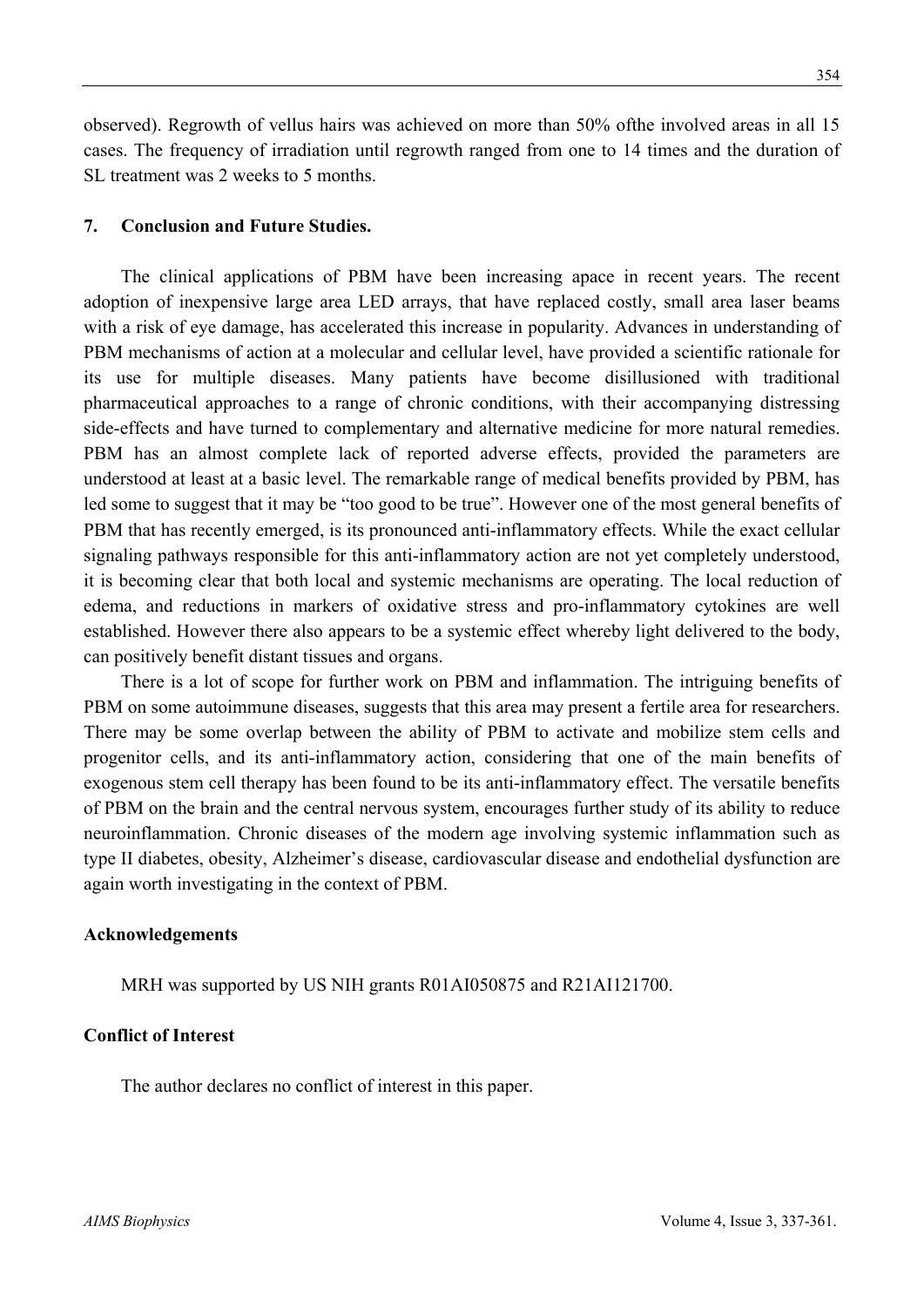# **References**

- 1. Hamblin MR (2017) History of Low-Level Laser (Light) Therapy, In: Hamblin MR, de Sousa MVP, Agrawal T, Editors, *Handbook of Low-Level Laser Therapy*, Singapore: Pan Stanford Publishing.
- 2. Anders JJ, Lanzafame RJ, Arany PR (2015) Low-level light/laser therapy versus photobiomodulation therapy. *Photomed Laser Surg* 33: 183–184.
- 3. Hamblin MR, de Sousa MVP, Agrawal T (2017) Handbook of Low-Level Laser Therapy, Singapore: Pan Stanford Publishing.
- 4. de Freitas LF, Hamblin MR (2016) Proposed mechanisms of photobiomodulation or low-level light therapy. *IEEE J Sel Top Quantum Electron* 22: 348–364.
- 5. Wang Y, Huang YY, Wang Y, et al. (2016) Photobiomodulation (blue and green light) encourages osteoblastic-differentiation of human adipose-derived stem cells: role of intracellular calcium and light-gated ion channels. *Sci Rep* 6: 33719.
- 6. Wang L, Jacques SL, Zheng L (1995) MCML—Monte Carlo modeling of light transport in multi-layered tissues. *Comput Meth Prog Bio* 47: 131–146.
- 7. Huang YY, Chen AC, Carroll JD, et al. (2009) Biphasic dose response in low level light therapy. *Dose Response* 7: 358–383.
- 8. Huang YY, Sharma SK, Carroll JD, et al. (2011) Biphasic dose response in low level light therapy—an update. *Dose Response* 9: 602–618.
- 9. Mason MG, Nicholls P, Cooper CE (2014) Re-evaluation of the near infrared spectra of mitochondrial cytochrome c oxidase: Implications for non invasive in vivo monitoring of tissues. *Biochim Biophys Acta* 1837: 1882–1891.
- 10. Karu TI, Pyatibrat LV, Kolyakov SF, et al. (2005) Absorption measurements of a cell monolayer relevant to phototherapy: reduction of cytochrome c oxidase under near IR radiation. *J Photochem Photobiol B* 81: 98–106.
- 11. Karu TI (2010) Multiple roles of cytochrome c oxidase in mammalian cells under action of red and IR-A radiation. *IUBMB Life* 62: 607–610.
- 12. Wong-Riley MT, Liang HL, Eells JT, et al. (2005) Photobiomodulation directly benefits primary neurons functionally inactivated by toxins: role of cytochrome c oxidase. *J Biol Chem* 280: 4761–4771.
- 13. Lane N (2006) Cell biology: power games. *Nature* 443: 901–903.
- 14. Pannala VR, Camara AK, Dash RK (2016) Modeling the detailed kinetics of mitochondrial cytochrome c oxidase: Catalytic mechanism and nitric oxide inhibition. *J Appl Physiol* 121: 1196–1207.
- 15. Fernandes AM, Fero K, Driever W, et al. (2013) Enlightening the brain: linking deep brain photoreception with behavior and physiology. *Bioessays* 35: 775–779.
- 16. Poletini MO, Moraes MN, Ramos BC, et al. (2015) TRP channels: a missing bond in the entrainment mechanism of peripheral clocks throughout evolution. *Temperature* 2: 522–534.
- 17. Caterina MJ, Pang Z (2016) TRP channels in skin biology and pathophysiology. *Pharmaceuticals* 9: 77.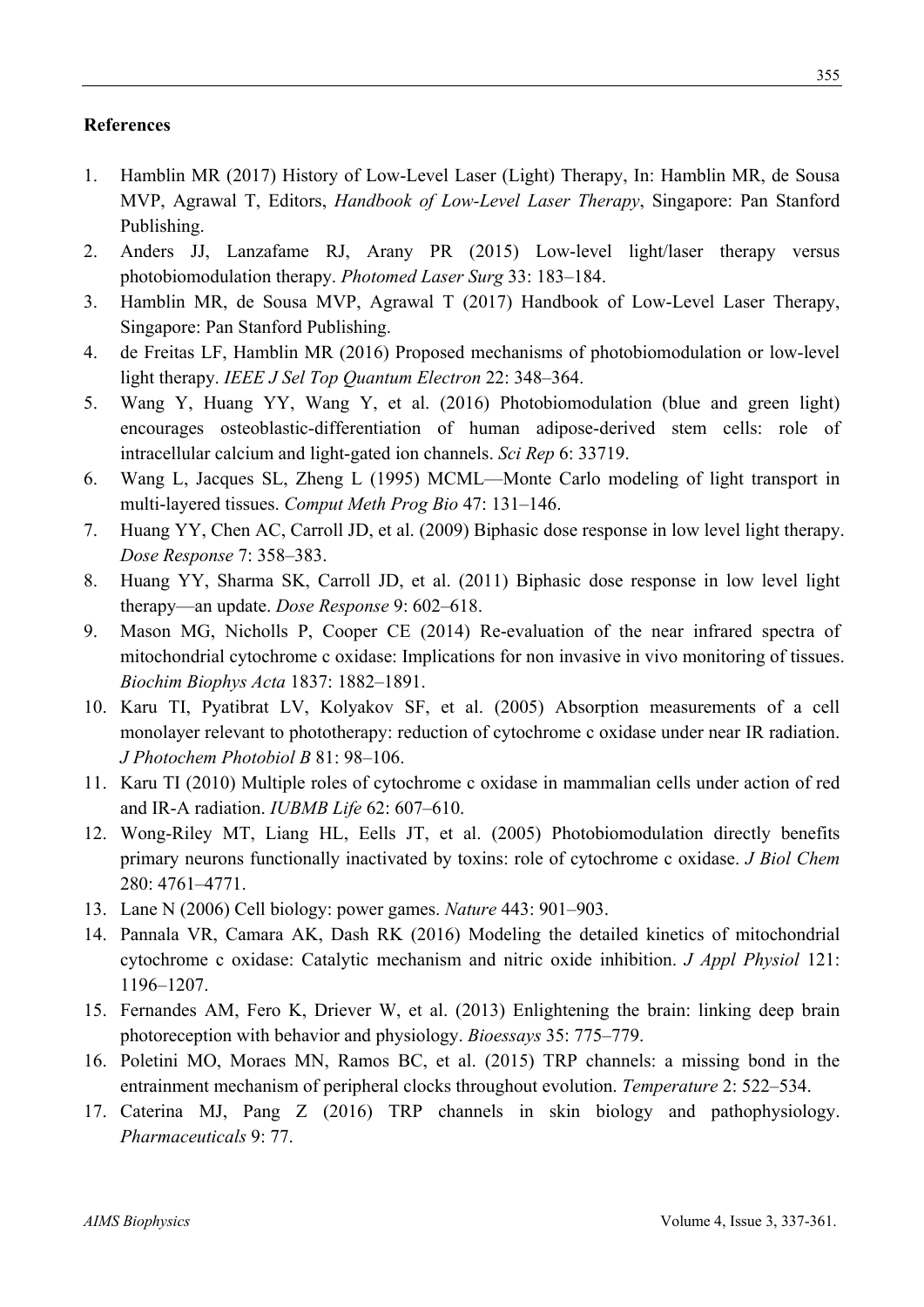- 18. Montell C (2011) The history of TRP channels, a commentary and reflection. *Pflugers Arch* 461: 499–506.
- 19. Smani T, Shapovalov G, Skryma R, et al. (2015) Functional and physiopathological implications of TRP channels. *Biochim Biophys Acta* 1853: 1772–1782.
- 20. Cronin MA, Lieu MH, Tsunoda S (2006) Two stages of light-dependent TRPL-channel translocation in Drosophila photoreceptors. *J Cell Sci* 119: 2935–2944.
- 21. Sancar A (2000) Cryptochrome: the second photoactive pigment in the eye and its role in circadian photoreception. *Annu Rev Biochem* 69: 31–67.
- 22. Weber S (2005) Light-driven enzymatic catalysis of DNA repair: a review of recent biophysical studies on photolyase. *Biochim Biophys Acta* 1707: 1–23.
- 23. Gillette MU, Tischkau SA (1999) Suprachiasmatic nucleus: the brain's circadian clock. *Recent Prog Horm Res* 54: 33–58.
- 24. Kofuji P, Mure LS, Massman LJ, et al. (2016) Intrinsically photosensitive petinal ganglion cells (ipRGCs) are necessary for light entrainment of peripheral clocks. *PLoS One* 11: e0168651.
- 25. Sexton T, Buhr E, Van Gelder RN (2012) Melanopsin and mechanisms of non-visual ocular photoreception. *J Biol Chem* 287: 1649–1656.
- 26. Ho MW (2015) Illuminating water and life: Emilio Del Giudice. *Electromagn Biol Med* 34: 113–122.
- 27. Inoue S, Kabaya M (1989) Biological activities caused by far-infrared radiation. *Int J Biometeorol* 33: 145–150.
- 28. Damodaran S (2015) Water at biological phase boundaries: its role in interfacial activation of enzymes and metabolic pathways. *Subcell Biochem* 71: 233–261.
- 29. Chai B, Yoo H, Pollack GH (2009) Effect of radiant energy on near-surface water. *J Phys Chem B* 113: 13953–13958.
- 30. Pollack GH, Figueroa X, Zhao Q (2009) Molecules, water, and radiant energy: new clues for the origin of life. *Int J Mol Sci* 10: 1419–1429.
- 31. Sommer AP, Haddad M, Fecht HJ (2015) Light effect on water viscosity: implication for ATP biosynthesis. *Sci Rep* 5: 12029.
- 32. FDA (2016) Code of Federal Regulations 21CFR890.5500, Title 21, Vol 8.
- 33. Chen ACH, Huang YY, Arany PR, et al. (2009) Role of reactive oxygen species in low level light therapy. *Proc SPIE* 7165: 716502–716511.
- 34. Chen AC, Arany PR, Huang YY, et al. (2011) Low-level laser therapy activates NF-kB via generation of reactive oxygen species in mouse embryonic fibroblasts. *PLoS One* 6: e22453.
- 35. Sharma SK, Kharkwal GB, Sajo M, et al. (2011) Dose response effects of 810 nm laser light on mouse primary cortical neurons. *Lasers Surg Med* 43: 851–859.
- 36. Tatmatsu-Rocha JC, Ferraresi C, Hamblin MR, et al. (2016) Low-level laser therapy (904 nm) can increase collagen and reduce oxidative and nitrosative stress in diabetic wounded mouse skin. *J Photochem Photobiol B* 164: 96–102.
- 37. De Marchi T, Leal Junior EC, Bortoli C, et al. (2012) Low-level laser therapy (LLLT) in human progressive-intensity running: effects on exercise performance, skeletal muscle status, and oxidative stress. *Lasers Med Sci* 27: 231–236.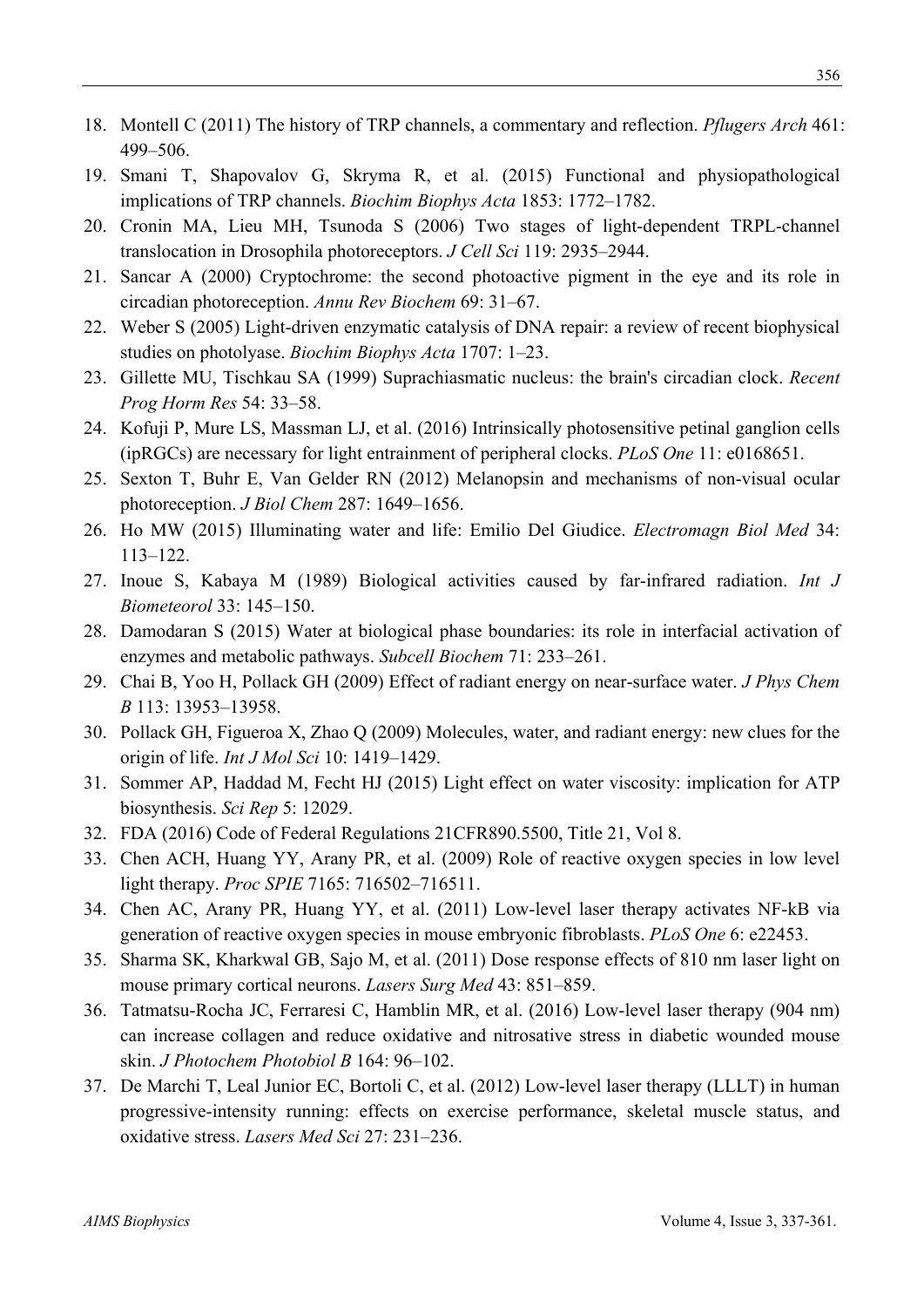- 38. Fillipin LI, Mauriz JL, Vedovelli K, et al. (2005) Low-level laser therapy (LLLT) prevents oxidative stress and reduces fibrosis in rat traumatized Achilles tendon. *Lasers Surg Med* 37: 293–300.
- 39. Huang YY, Nagata K, Tedford CE, et al. (2013) Low-level laser therapy (LLLT) reduces oxidative stress in primary cortical neurons in vitro. *J Biophotonics* 6: 829–838.
- 40. Hervouet E, Cizkova A, Demont J, et al. (2008) HIF and reactive oxygen species regulate oxidative phosphorylation in cancer. *Carcinogenesis* 29: 1528–1537.
- 41. Madungwe NB, Zilberstein NF, Feng Y, et al. (2016) Critical role of mitochondrial ROS is dependent on their site of production on the electron transport chain in ischemic heart. *Am J Cardiovasc Dis* 6: 93–108.
- 42. Martins DF, Turnes BL, Cidral-Filho FJ, et al. (2016) Light-emitting diode therapy reduces persistent inflammatory pain: Role of interleukin 10 and antioxidant enzymes. *Neuroscience* 324: 485–495.
- 43. Macedo AB, Moraes LH, Mizobuti DS, et al. (2015) Low-level laser therapy (LLLT) in dystrophin-deficient muscle cells: effects on regeneration capacity, inflammation response and oxidative stress. *PLoS One* 10: e0128567.
- 44. Chen AC, Huang YY, Sharma SK, et al. (2011) Effects of 810-nm laser on murine bonemarrow-derived dendritic cells. *Photomed Laser Surg* 29: 383–389.
- 45. Yamaura M, Yao M, Yaroslavsky I, et al. (2009) Low level light effects on inflammatory cytokine production by rheumatoid arthritis synoviocytes. *Lasers Surg Med* 41: 282–290.
- 46. Hwang MH, Shin JH, Kim KS, et al. (2015) Low level light therapy modulates inflammatory mediators secreted by human annulus fibrosus cells during intervertebral disc degeneration in vitro. *Photochem Photobiol* 91: 403–410.
- 47. Imaoka A, Zhang L, Kuboyama N, et al. (2014) Reduction of IL-20 expression in rheumatoid arthritis by linear polarized infrared light irradiation. *Laser Ther* 23: 109–114.
- 48. Lim W, Choi H, Kim J, et al. (2015) Anti-inflammatory effect of 635 nm irradiations on in vitro direct/indirect irradiation model. *J Oral Pathol Med* 44: 94–102.
- 49. Choi H, Lim W, Kim I, et al. (2012) Inflammatory cytokines are suppressed by light-emitting diode irradiation of P. gingivalis LPS-treated human gingival fibroblasts: inflammatory cytokine changes by LED irradiation. *Lasers Med Sci* 27: 459–467.
- 50. Sakurai Y, Yamaguchi M, Abiko Y (2000) Inhibitory effect of low-level laser irradiation on LPS-stimulated prostaglandin E2 production and cyclooxygenase-2 in human gingival fibroblasts. *Eur J Oral Sci* 108: 29–34.
- 51. Nomura K, Yamaguchi M, Abiko Y (2001) Inhibition of interleukin-1beta production and gene expression in human gingival fibroblasts by low-energy laser irradiation. *Lasers Med Sci* 16: 218–223.
- 52. Briken V, Mosser DM (2011) Editorial: switching on arginase in M2 macrophages. *J Leukoc Biol* 90: 839–841.
- 53. Whyte CS, Bishop ET, Ruckerl D, et al. (2011) Suppressor of cytokine signaling (SOCS)1 is a key determinant of differential macrophage activation and function. *J Leukoc Biol* 90: 845–854.
- 54. Xu H, Wang Z, Li J, et al. (2017) The polarization states of microglia in TBI: A new paradigm for pharmacological intervention. *Neural Plast* 2017: 5405104.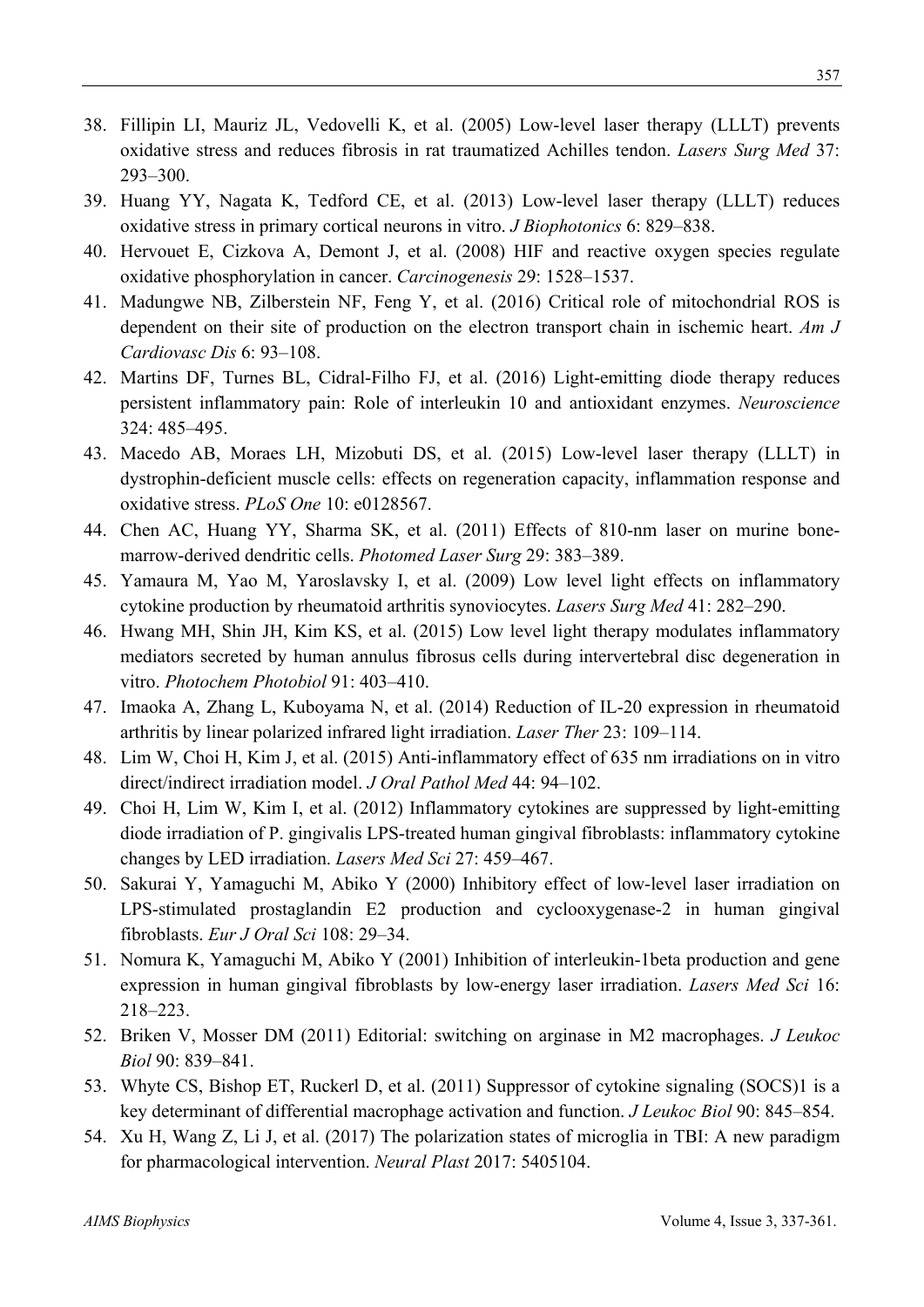358

- 55. Lu J, Xie L, Liu C, et al. (2017) PTEN/PI3k/AKT regulates macrophage polarization in emphysematous mice. *Scand J Immunol*.
- 56. Saha B, Kodys K, Szabo G (2016) Hepatitis C virus-induced monocyte differentiation into polarized M2 macrophages promotes stellate cell activation via TGF-beta. *Cell Mol Gastroenterol Hepatol* 2: 302–316.
- 57. Fernandes KP, Souza NH, Mesquita-Ferrari RA, et al. (2015) Photobiomodulation with 660-nm and 780-nm laser on activated J774 macrophage-like cells: Effect on M1 inflammatory markers. *J Photochem Photobiol B* 153: 344–351.
- 58. Silva IH, de Andrade SC, de Faria AB, et al. (2016) Increase in the nitric oxide release without changes in cell viability of macrophages after laser therapy with 660 and 808 nm lasers. *Lasers Med Sci* 31: 1855–1862.
- 59. von Leden RE, Cooney SJ, Ferrara TM, et al. (2013) 808 nm wavelength light induces a dosedependent alteration in microglial polarization and resultant microglial induced neurite growth. *Lasers Surg Med* 45: 253–263.
- 60. Sousa KB, de Santana Araujo L, Pedroso NM, et al. (2017) Photobiomodulation effects on gene and protein expression of proinflammatory chemokines and cytokines by J774 macrophages polarized to M1 phenotype. *Lasers Surg Med* 49: 36.
- 61. de Lima FJ, de Oliveira Neto OB, Barbosa FT, et al. (2016) Is there a protocol in experimental skin wounds in rats using low-level diode laser therapy (LLDLT) combining or not red and infrared wavelengths? Systematic review. *Lasers Med Sci* 31: 779–787.
- 62. Tchanque-Fossuo CN, Ho D, Dahle SE, et al. (2016) Low-level light therapy for treatment of diabetic foot ulcer: a review of clinical experiences. *J Drugs Dermatol* 15: 843–848.
- 63. Gupta A, Keshri GK, Yadav A, et al. (2015) Superpulsed (Ga-As, 904 nm) low-level laser therapy (LLLT) attenuates inflammatory response and enhances healing of burn wounds. *J Biophotonics* 8: 489–501.
- 64. Weylandt KH, Chiu CY, Gomolka B, et al. (2012) Omega-3 fatty acids and their lipid mediators: towards an understanding of resolvin and protectin formation. *Prostag Oth Lipid M* 97: 73–82.
- 65. Tang Y, Zhang MJ, Hellmann J, et al. (2013) Proresolution therapy for the treatment of delayed healing of diabetic wounds. *Diabetes* 62: 618–627.
- 66. Bohr S, Patel SJ, Sarin D, et al. (2013) Resolvin D2 prevents secondary thrombosis and necrosis in a mouse burn wound model. *Wound Repair Regen* 21: 35–43.
- 67. Castano AP, Dai T, Yaroslavsky I, et al. (2007) Low-level laser therapy for zymosan-induced arthritis in rats: Importance of illumination time. *Lasers Surg Med* 39: 543–550.
- 68. Moriyama Y, Moriyama EH, Blackmore K, et al. (2005) In vivo study of the inflammatory modulating effects of low-level laser therapy on iNOS expression using bioluminescence imaging. *Photochem Photobiol* 81: 1351–1355.
- 69. Pallotta RC, Bjordal JM, Frigo L, et al. (2012) Infrared (810-nm) low-level laser therapy on rat experimental knee inflammation. *Lasers Med Sci* 27: 71–78.
- 70. Ferraresi C, Hamblin MR, Parizotto NA (2012) Low-level laser (light) therapy (LLLT) on muscle tissue: performance, fatigue and repair benefited by the power of light. *Photonics Lasers Med* 1: 267–286.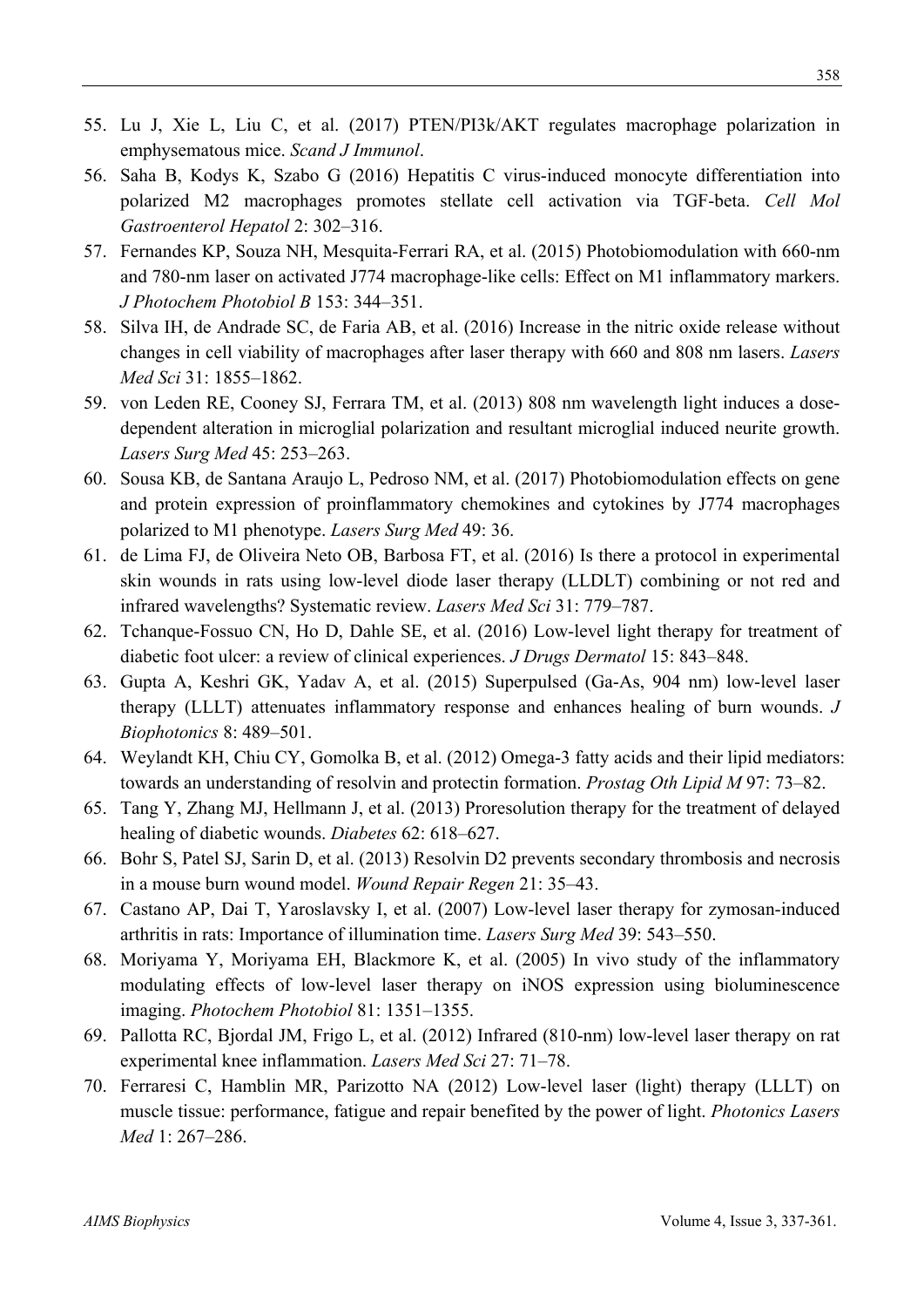- 71. Ferraresi C, Huang YY, Hamblin MR (2016) Photobiomodulation in human muscle tissue: an advantage in sports performance? *J Biophotonics*.
- 72. Ferraresi C, de Sousa MV, Huang YY, et al. (2015) Time response of increases in ATP and muscle resistance to fatigue after low-level laser (light) therapy (LLLT) in mice. *Lasers Med Sci* 30: 1259–1267.
- 73. Silveira PC, Scheffer Dda L, Glaser V, et al. (2016) Low-level laser therapy attenuates the acute inflammatory response induced by muscle traumatic injury. *Free Radic Res* 50: 503–513.
- 74. Pires de Sousa MV, Ferraresi C, Kawakubo M, et al. (2016) Transcranial low-level laser therapy (810 nm) temporarily inhibits peripheral nociception: photoneuromodulation of glutamate receptors, prostatic acid phophatase, and adenosine triphosphate. *Neurophotonics* 3: 015003.
- 75. de Sousa MV, Ferraresi C, de Magalhaes AC, et al. (2014) Building, testing and validating a set of home-made von Frey filaments: A precise, accurate and cost effective alternative for nociception assessment. *J Neurosci Methods* 232: 1–5.
- 76. Kobiela Ketz A, Byrnes KR, Grunberg NE, et al. (2016) Characterization of Macrophage/Microglial activation and effect of photobiomodulation in the spared nerve injury model of neuropathic pain. *Pain Med*: pnw144.
- 77. Decosterd I, Woolf CJ (2000) Spared nerve injury: an animal model of persistent peripheral neuropathic pain. *Pain* 87: 149–158.
- 78. de Lima FM, Vitoretti L, Coelho F, et al. (2013) Suppressive effect of low-level laser therapy on tracheal hyperresponsiveness and lung inflammation in rat subjected to intestinal ischemia and reperfusion. *Lasers Med Sci* 28: 551–564.
- 79. Silva VR, Marcondes P, Silva M, et al. (2014) Low-level laser therapy inhibits bronchoconstriction, Th2 inflammation and airway remodeling in allergic asthma. *Respir Physiol Neurobiol* 194: 37–48.
- 80. Rigonato-Oliveira N, Brito A, Vitoretti L, et al. (2017) Effect of low-level laser therapy on chronic lung inflammation in experimental model of asthma: A comparative study of doses. *Lasers Surg Med* 49: 36.
- 81. Huang YY, Gupta A, Vecchio D, et al. (2012) Transcranial low level laser (light) therapy for traumatic brain injury. *J Biophotonics* 5: 827–837.
- 82. Thunshelle C, Hamblin MR (2016) Transcranial low-level laser (light) therapy for brain injury. *Photomed Laser Surg* 34: 587–598.
- 83. Hamblin MR (2016) Shining light on the head: Photobiomodulation for brain disorders. *BBA Clin* 6: 113–124.
- 84. Khuman J, Zhang J, Park J, et al. (2012) Low-level laser light therapy improves cognitive deficits and inhibits microglial activation after controlled cortical impact in mice. *J Neurotrauma* 29: 408–417.
- 85. Veronez S, Assis L, Del Campo P, et al. (2017) Effects of different fluences of low-level laser therapy in an experimental model of spinal cord injury in rats. *Lasers Med Sci* 32: 343–349.
- 86. Muili KA, Gopalakrishnan S, Eells JT, et al. (2013) Photobiomodulation induced by 670 nm light ameliorates MOG35-55 induced EAE in female C57BL/6 mice: a role for remediation of nitrosative stress. *PLoS One* 8: e67358.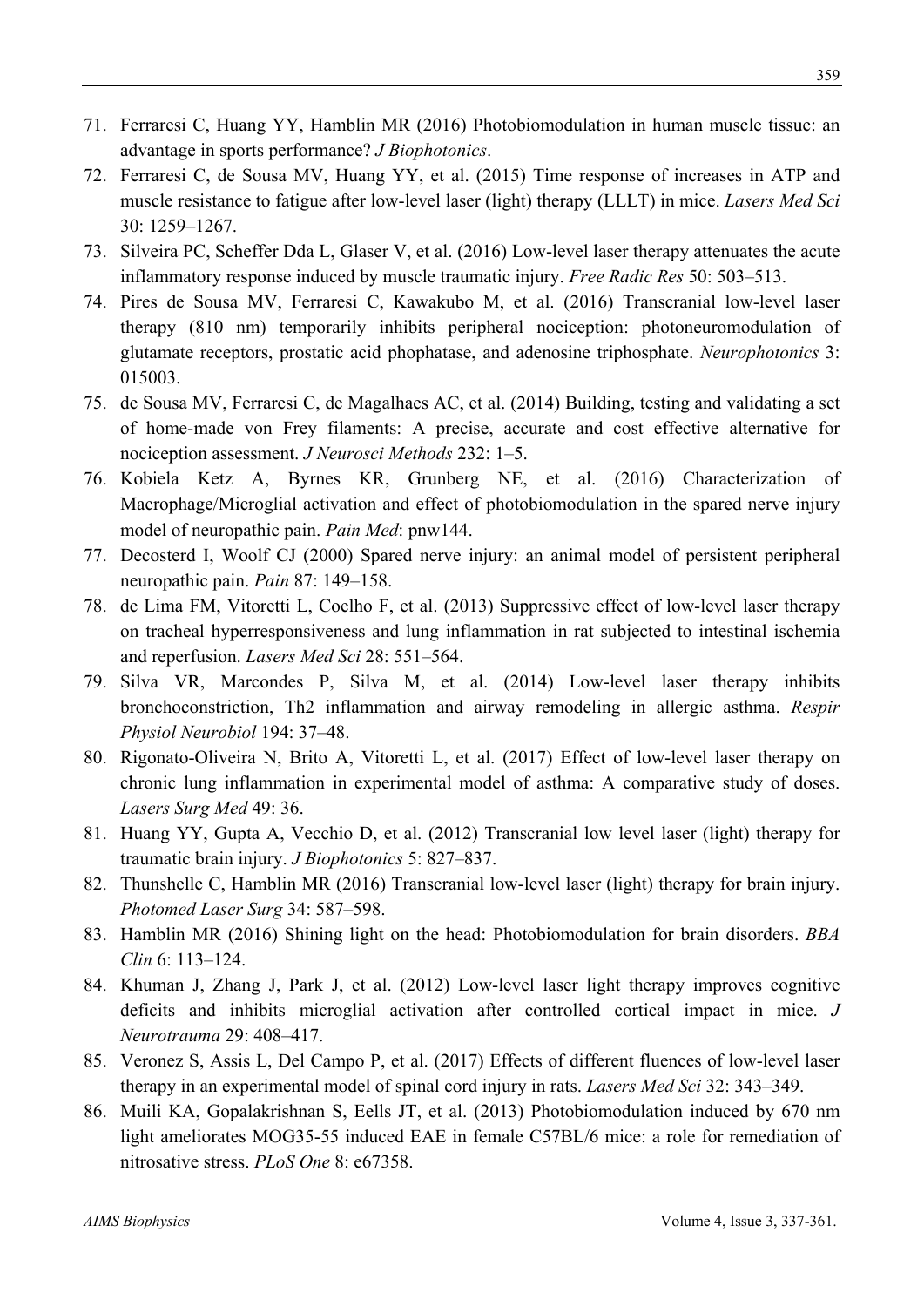- 87. Yoshimura TM, Sabino CP, Ribeiro MS (2016) Photobiomodulation reduces abdominal adipose tissue inflammatory infiltrate of diet-induced obese and hyperglycemic mice. *J Biophotonics* 9: 1255–1262.
- 88. Bjordal JM, Lopes-Martins RA, Iversen VV (2006) A randomised, placebo controlled trial of low level laser therapy for activated Achilles tendinitis with microdialysis measurement of peritendinous prostaglandin E2 concentrations. *Br J Sports Med* 40: 76–80.
- 89. Hofling DB, Chavantes MC, Juliano AG, et al. (2010) Low-level laser therapy in chronic autoimmune thyroiditis: a pilot study. *Lasers Surg Med* 42: 589–596.
- 90. Hofling DB, Chavantes MC, Juliano AG, et al. (2013) Low-level laser in the treatment of patients with hypothyroidism induced by chronic autoimmune thyroiditis: a randomized, placebo-controlled clinical trial. *Lasers Med Sci* 28: 743–753.
- 91. Hofling DB, Chavantes MC, Juliano AG, et al. (2012) Assessment of the effects of low-level laser therapy on the thyroid vascularization of patients with autoimmune hypothyroidism by color Doppler ultrasound. *ISRN Endocrinol* 2012: 126720.
- 92. Hofling DB, Chavantes MC, Acencio MM, et al. (2014) Effects of low-level laser therapy on the serum TGF-beta1 concentrations in individuals with autoimmune thyroiditis. *Photomed Laser Surg* 32: 444–449.
- 93. Hofling D, Chavantes MC, Buchpiguel CA, et al. (2017) Long-term follow-up of patients with hypothyroidism induced by autoimmune thyroiditis submitted to low-level laser therapy. *Lasers Surg Med* 49: 36.
- 94. Ferraresi C, Beltrame T, Fabrizzi F, et al. (2015) Muscular pre-conditioning using light-emitting diode therapy (LEDT) for high-intensity exercise: a randomized double-blind placebocontrolled trial with a single elite runner. *Physiother Theory Pract*: 1–8.
- 95. Ferraresi C, Dos Santos RV, Marques G, et al. (2015) Light-emitting diode therapy (LEDT) before matches prevents increase in creatine kinase with a light dose response in volleyball players. *Lasers Med Sci* 30: 1281–1287.
- 96. Pinto HD, Vanin AA, Miranda EF, et al. (2016) Photobiomodulation therapy improves performance and accelerates recovery of high-level rugby players in field test: A randomized, crossover, double-blind, placebo-controlled clinical study. *J Strength Cond Res* 30: 3329–3338.
- 97. Ferraresi C, Bertucci D, Schiavinato J, et al. (2016) Effects of light-emitting diode therapy on muscle hypertrophy, gene expression, performance, damage, and delayed-onset muscle soreness: case-control study with a pair of identical twins. *Am J Phys Med Rehabil* 95: 746–757.
- 98. Johnston A, Xing X, Wolterink L, et al. (2016) IL-1 and IL-36 are dominant cytokines in generalized pustular psoriasis. *J Allergy Clin Immunol*.
- 99. Ablon G (2010) Combination 830-nm and 633-nm light-emitting diode phototherapy shows promise in the treatment of recalcitrant psoriasis: preliminary findings. *Photomed Laser Surg* 28: 141–146.
- 100. Choi M, Na SY, Cho S, et al. (2011) Low level light could work on skin inflammatory disease: a case report on refractory acrodermatitis continua. *J Korean Med Sci* 26: 454–456.
- 101. Hamblin MR (2013) Can osteoarthritis be treated with light? *Arthritis Res Ther* 15: 120.
- 102. Ip D (2015) Does addition of low-level laser therapy (LLLT) in conservative care of knee arthritis successfully postpone the need for joint replacement? *Lasers Med Sci* 30: 2335–2339.